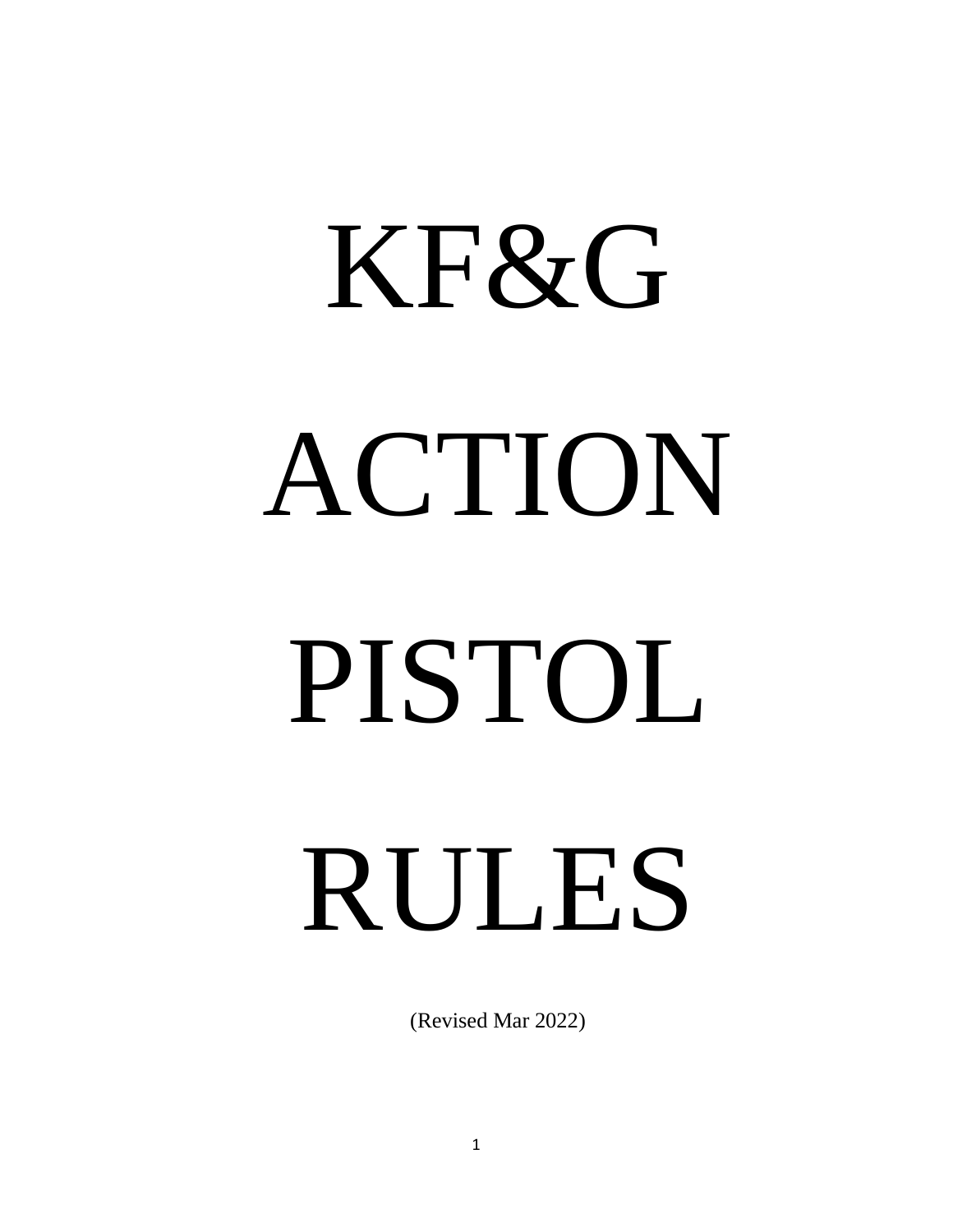# **Participation Principles**

- Competitors will not attempt to circumvent or compromise any stage by the use of inappropriate devices, equipment, or techniques.
- In any single contest, a shooter must use the same firearm on all stages unless the firearm becomes unserviceable.
- Competitors will refrain from unsportsmanlike conduct, unfair actions, and the use of illegal equipment.
- Re-shoots are allowed for stage equipment failures or SO interference only. This is a "no alibi" match; once the buzzer sounds, the stage must be finished.

## **Safety Rules**

- **Treat all guns as if they are loaded.**
- **Never let the muzzle cover anything you are not willing to destroy.**
- **Keep your finger off the trigger until your sights are on the target.**
- **Identify your target and what is behind it.**

The Safety Rules below serve as the cornerstone for every shooter, Safety Officer (SO), and Match Director (MD) to follow so that our events are safe and enjoyable to a wide range of participants.

#### **Unsafe firearm handling will result in immediate Disqualification (DQ) from the match. Examples (Non-inclusive list):**

- Endangering any person, including yourself. This includes sweeping one's self or anyone else with a loaded or unloaded firearm. Sweeping is defined as allowing the muzzle of the firearm (loaded or unloaded) to cross or cover any portion of a person.
	- o Exception: Some body types combined with some holster types makes it almost impossible to holster a firearm or remove the firearm from the holster without sweeping a portion of the shooter's lower extremities. Thus, a match Disqualification is not applicable for sweeping of the shooter's own body below the belt while removing the firearm from the holster or holstering of the firearm, provided that the shooter's trigger finger is clearly outside of the trigger guard. However, once the muzzle of the firearm is clear of the holster on the draw, sweeping any part of the body is a Disqualification.
- Breaking the 180.
- A discharge:
	- o In the holster.
	- o Into the ground downrange closer to the shooter than two (2) yards unless engaging a low target that is within two (2) yards.
	- o Over a berm.
	- o During Load And Make Ready, Unload And Show Clear, Reload, or Malfunction Clearance.
	- o Before the start signal.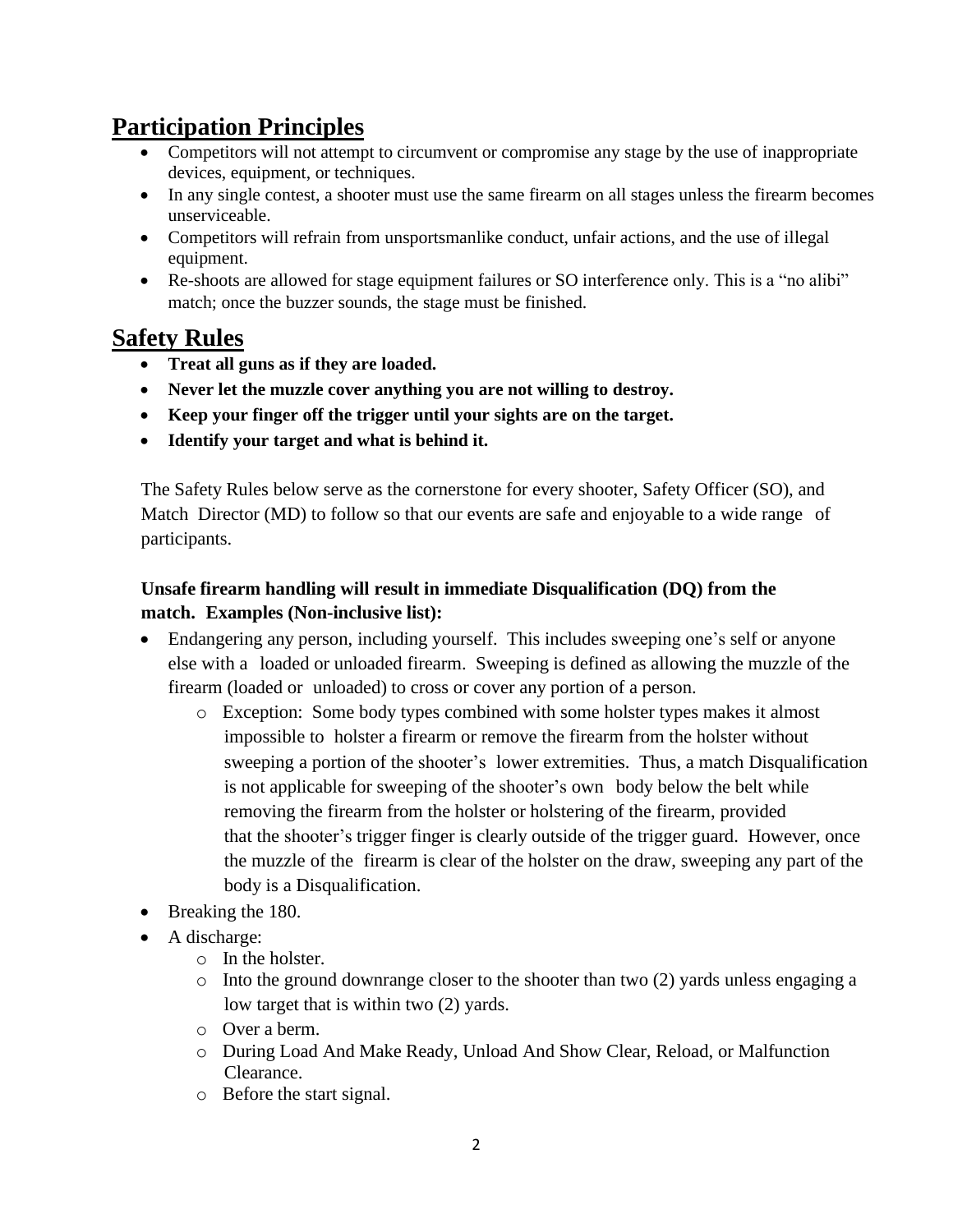- o While transferring a firearm from one hand to the other.
- Handling a firearm except at the firing line. There are only three instances in which a firearm may be removed from the holster:
	- o With verbal instruction from a SO.
	- o While engaging targets in a Course of Fire (CoF) under the direct supervision and visual contact of a SO.
	- o When in a designated "Safe Area".
- Pointing the muzzle over the berm during the "Pull The Trigger" portion of Unload And Show Clear.
- Drawing a firearm while facing up range.

#### **Dropping A Firearm.**

- Dropping a loaded or unloaded firearm or causing it to fall during Load And Make Ready, the shooting of a string or stage, reloads or malfunction clearance or during Unload And Show Clear will result in disqualification from the match. If a shooter drops a firearm, the SO will immediately give the command "Stop". The SO will pick up/recover the dropped firearm and render it safe and unloaded before returning it to the shooter. The shooter will be disqualified from the match.
- The MD will make the decision as to the penalty to be given to anyone who drops an unloaded firearm or causes it to fall when he/she is not the active shooter.

Ear protection and impact resistant eye protection are required to be used by everyone attending the shooting event. The responsibility for safe and serviceable ear and eye protection falls completely on the shooter or spectator.

Pistols used in competition will be serviceable and safe. The responsibility for safe and serviceable equipment falls completely on the shooter. The MD will require a shooter to withdraw any pistol or ammunition observed to be unsafe. In the event that a pistol cannot be loaded or unloaded due to a broken or failed mechanism, the shooter must notify the SO, who will take such action as he/she thinks safest.

Fingers must be obviously and visibly outside the trigger guard during loading, unloading, drawing, holstering, while moving (unless engaging targets) and during malfunction clearance. First offense for failure to comply will warrant a warning from the SO. Additional offenses will result in a 3 second penalty per offense. Repeated offenses after two stages will result in disqualification from the match.

The normal condition of pistols not in use during a CoF is holstered and unloaded, with hammer down or striker forward and magazine removed or cylinder empty. Loaded firearms may only be handled in the safe area when supervised by the MD or a SO. Magazines, speed loaders, and moon clips may be reloaded while off the firing line, but the shooter's firearm can be loaded or unloaded only under the direction of the SO.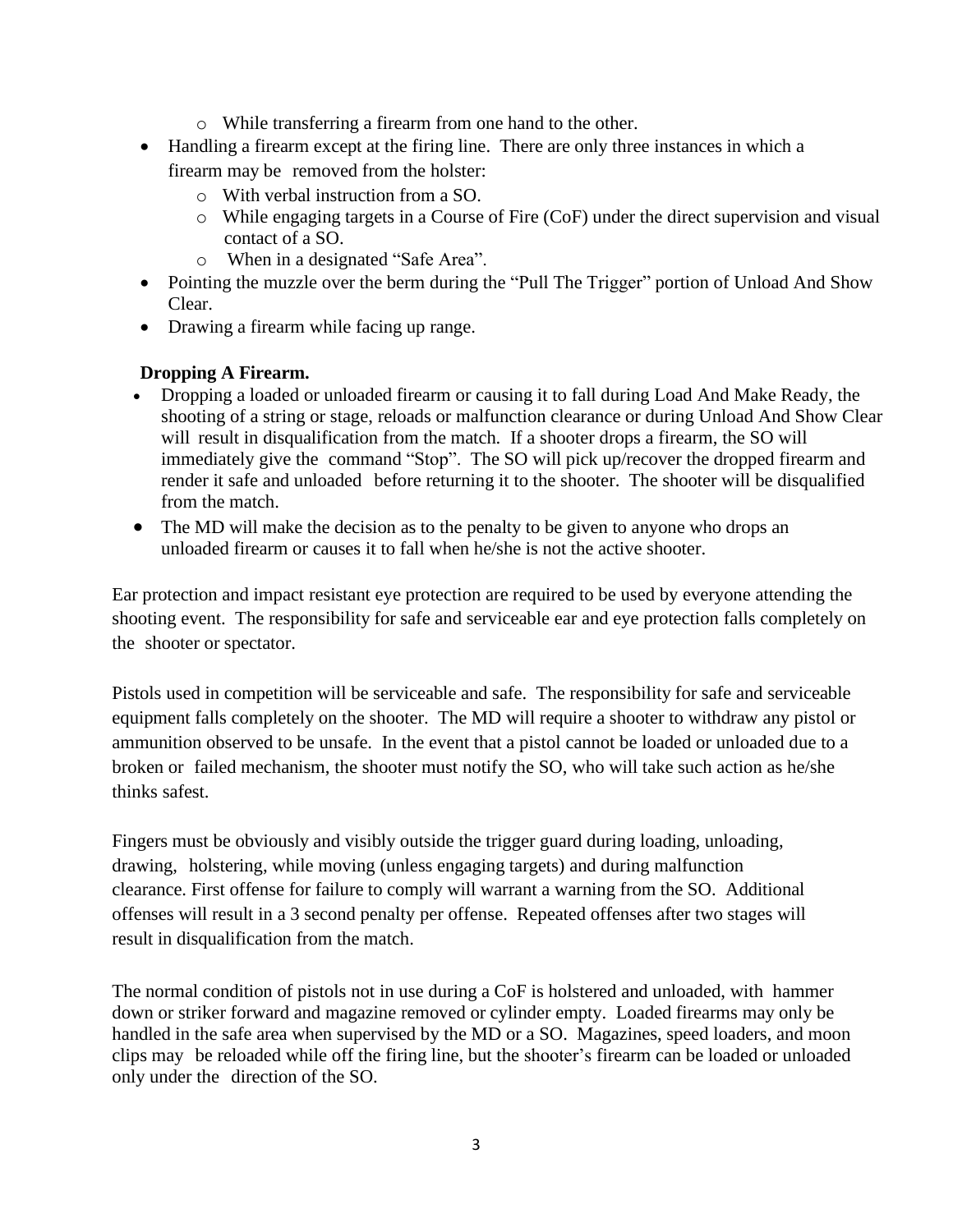All CoFs will be started with the pistol holstered, safeties engaged as required by different divisions, and hands clear of equipment unless other positions for the pistol are stipulated in the CoF description (table top, drawer, pack, purse, in the firing hand, etc.).

# **Safety Area**

A Safe Area is defined as a designated area where the following rules apply.

- Each Safe Area is clearly identified by visible signage, including a table with the safe direction and boundaries clearly shown.
- Unloaded firearms may be handled at any time. This area is used for bagging or un-bagging a firearm, holstering, drawing, dry firing, or equipment adjustment.
- A Safe Area may also be used for inspections, stripping, cleaning, repairs and maintenance of a firearm or related equipment or parts.
- In all cases, the muzzle of the firearm must be pointed in a safe direction.
- Handling of ammunition, loaded ammunition feeding devices, loose rounds, dummy ammunition, snap caps, training rounds, or loaded firearms is not permitted.
- A Safe Area may also be used, while accompanied by a SO, to render safe a firearm that has locked up and contains a live round or rounds.
- Reload practice within the Safe Area is not allowed. An empty magazine may be inserted into a firearm to test functionality or to drop the hammer on a firearm with a magazine disconnect, but reload practice is prohibited.
- The violation of any of the cases above will result in disqualification from the match.

# **Range Commands are:**

• **Range Is Hot, Eyes and Ears**

This is the first command given to each shooter starting the action of shooting a stage. This command signifies the start of the CoF. The shooter will make sure that their eye and hearing protection is in place. It is also notification to anyone in the shooting bay to check that their own eye and hearing protection is properly fitted.

• **Load and Make Ready**

When the shooter has proper eye and hearing protection, the SO will issue the Load and Make Ready command. The shooter will prepare the firearm and magazines to match the start position for the stage. Typically, this is to load the firearm and holster, but may include non-typical loading or staging of equipment. The shooter will then assume the starting position necessary for the stage. If the shooter's firearm is not to be loaded for the start of a stage, the command used will be "Make Ready."

#### • **Are You Ready?**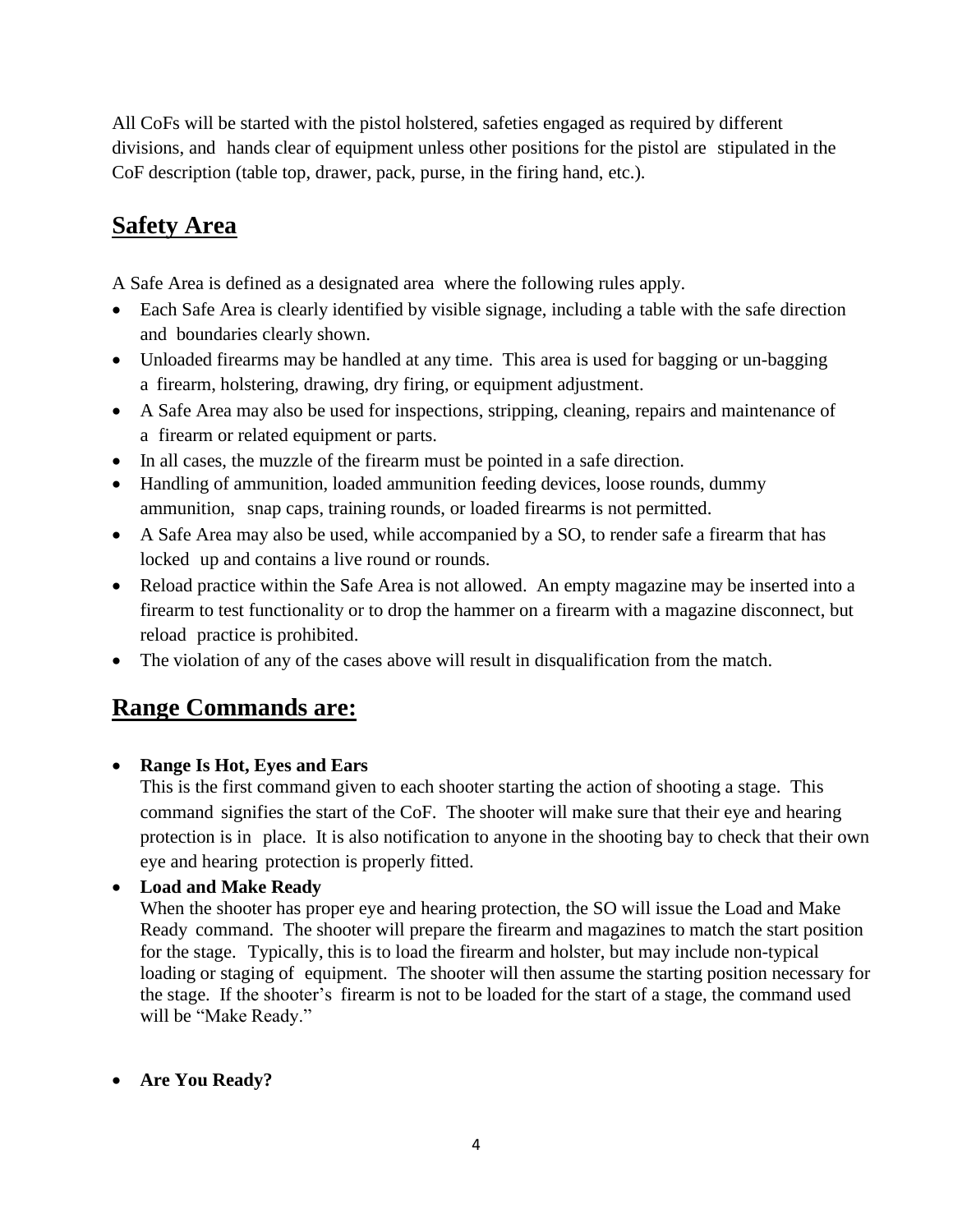After "Load and Make Ready," the SO will ask the shooter "Are You Ready?" If ready, the shooter should respond verbally, or by obvious nodding of the head, but may also choose to stand ready. If there is no response from the shooter in approximately three (3) seconds, the shooter is assumed to be ready. If the shooter is not ready when this question is asked the shooter must respond "Not Ready."

#### • **Standby**

This command is given after the shooter is ready. This command will be followed by the start signal within one (1) to three (3) seconds. The shooter may not move or change positions between the "Standby" command and the start signal, unless required to do so by the CoF.

#### • **Finger**

This command is given when the shooter's finger is not obviously and visibly outside the trigger guard when it should be, as noted above.

#### • **Muzzle**

This command is given when the muzzle of the shooter's firearm is pointed near a muzzle 180. The shooter must correct the errant muzzle and continue with the stage.

• **Stop**

This command is given when something unsafe has happened or is about to happen during a stage, or when something in the stage is not correct. The shooter must immediately stop all movement, place the trigger finger obviously and visibly outside the trigger guard, and await further instruction. Failure to immediately stop and remove the trigger finger from within the trigger guard will result in disqualification from the match.

#### • **If Finished, Unload and Show Clear**

This command will be issued when the shooter has apparently finished shooting the stage. If the shooter is finished, all ammunition will be removed from the firearm and a clear chamber/cylinder will be shown to the SO. If the shooter is not finished, the shooter should finish the stage and the command will be repeated.

#### • **If Clear, Slide Forward or Close Cylinder**

Once the SO has inspected the chamber/cylinder and found it to be clear, this command will be issued and the shooter will comply.

#### • **Pull The Trigger**

The shooter will point the firearm at a safe berm and pull the trigger to further verify that the chamber is clear. If the firearm fires, the shooter will be disqualified from the match. This requirement also applies to firearms with a de-cocker or magazine disconnect. For firearms with a magazine disconnect, an empty magazine or dummy magazine must be inserted before the trigger is pulled, and then removed again. This command is not needed for revolvers.

#### • **Holster**

The shooter will safely holster the firearm.

#### • **Range Is Clear**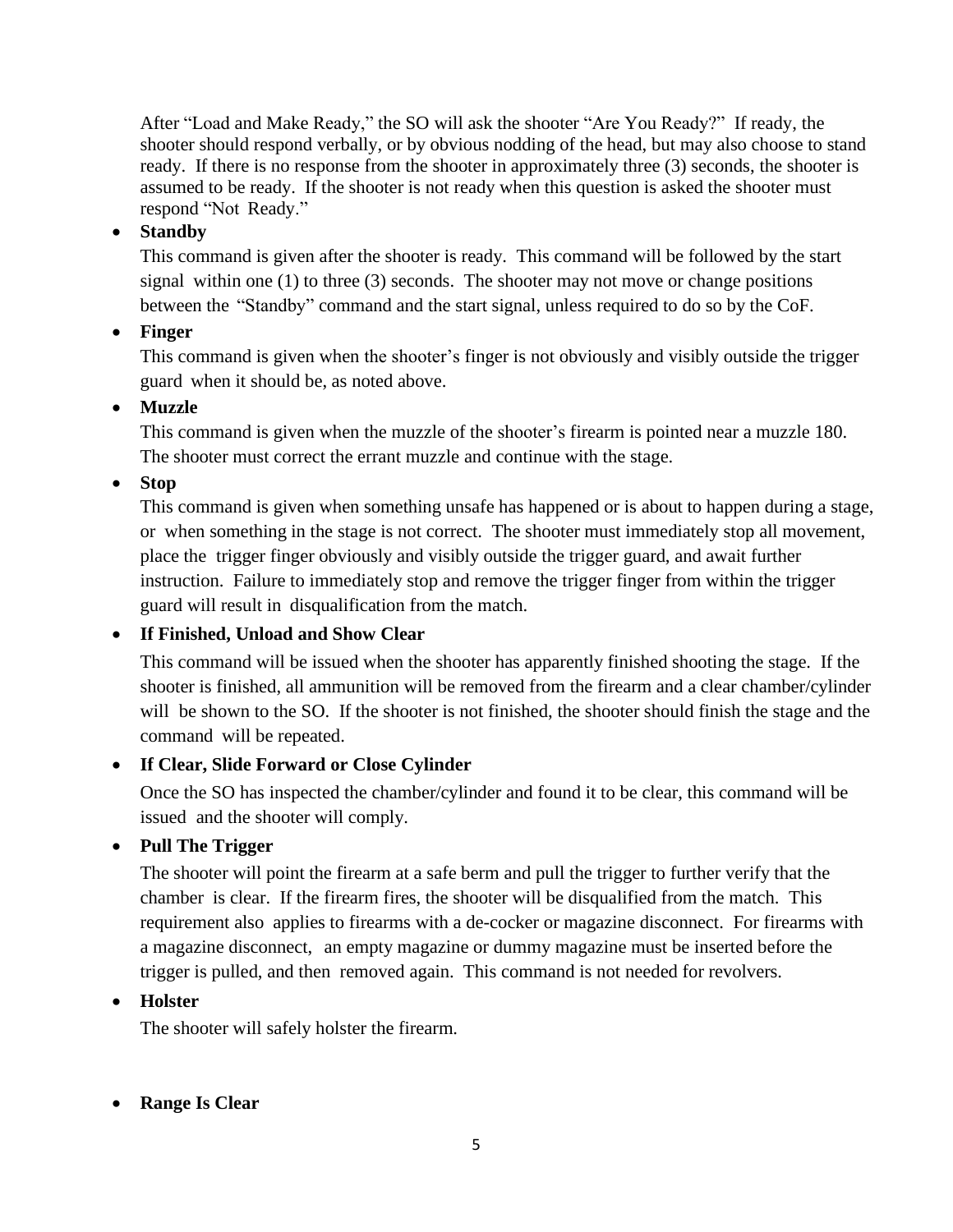This command indicates to the shooter and anyone within the stage boundaries that the range is clear. This command begins the scoring and resetting of the stage.

## **Reloads**

All ammunition used in the CoF must be brought to the line by the shooter in magazines or speed loaders. NO loose ammunition for reloads. Reloads may be done anytime during the CoF but MUST be done whenever the CoF description requires it.

# **Starting Position**

- Once the shooter has assumed the "ready position" and the "Standby" command has been given, the shooter's physical position may not be changed prior to the start signal, with the exception of head movements, provided such movements do not contradict the ready position requirements specified in the stage description.
- Unless specified otherwise in the stage description, the default ready position is defined as the shooter standing erect with body relaxed and hands resting naturally at sides.
- If starting from a seated position (as specified in the stage description) and the shooter needs assistance in standing, the shooter may have assistance in standing with the assistants stepping back before the firearm is touched by the shooter.

Start Position Errors:

- If an SO determines that a shooter was allowed to start in an incorrect start position (at the time the "Standby" command was given), a reshoot is required and no penalty is assessed. Note: This rule does not apply to equipment start condition (loaded with correct number of rounds, etc.).
- When a stage is started in an incorrect start position and the shooter notices but the SO does not notice, the shooter must request a reshoot immediately following the holster command and prior to the scoring of targets. If not requested during this period, no reshoot will be allowed.
- No shooter can reshoot a stage or string because of firearm or "mental" malfunctions. Reshoots are required for stage equipment malfunctions, in most instances. If an SO feels he has interfered with a shooter, he will offer a reshoot to the shooter immediately following the holster command and prior to the scoring of targets, as determined by the SO. If a shooter feels he has been interfered with by an SO, the shooter must request a reshoot immediately following the holster command and prior to the scoring of targets, in this instance the MD will determine if a reshoot request is granted.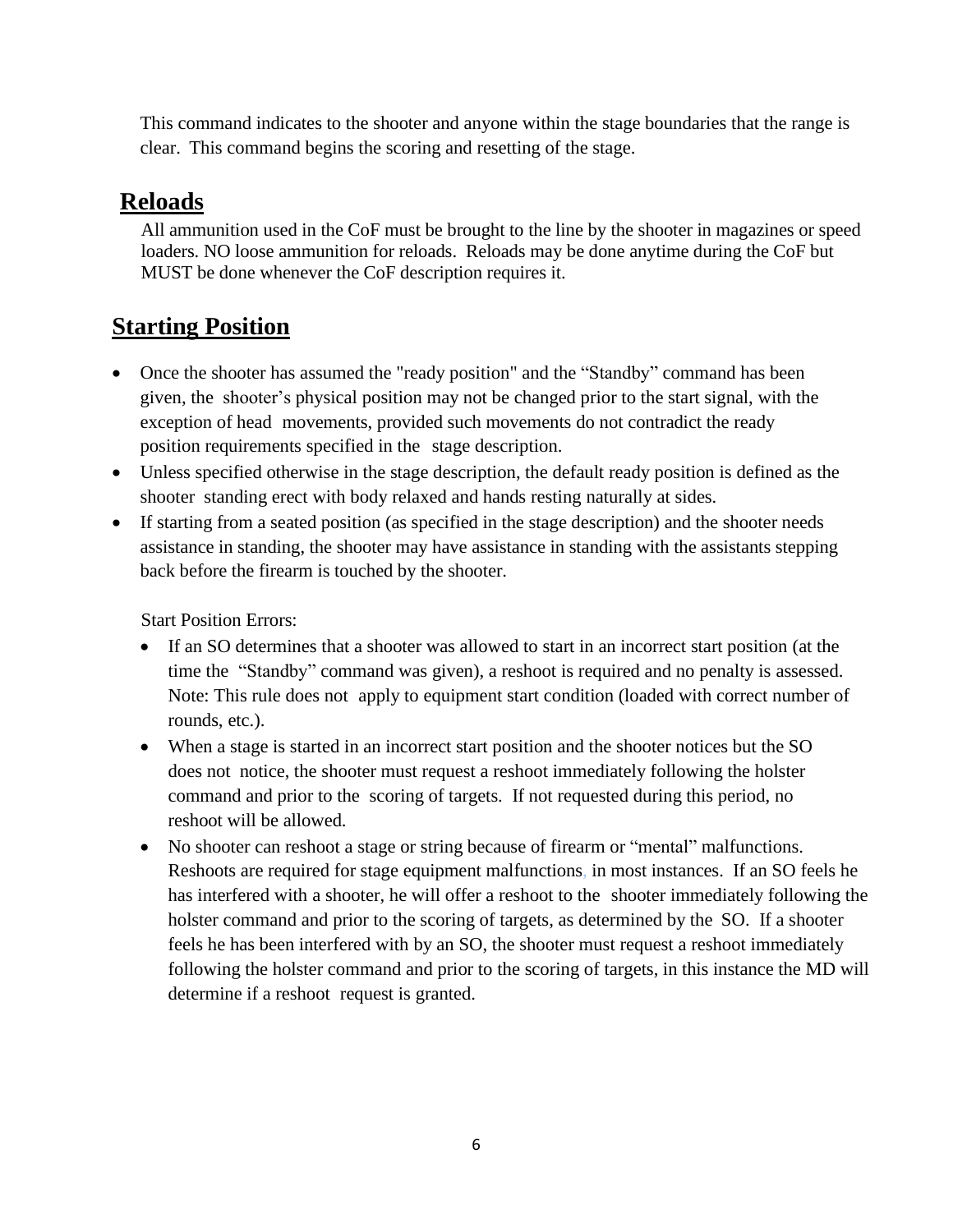# **Boundaries**

• Shooter must have both feet inside of boundaries or shooting boxes. EXCEPTION; a foot may be touching or on a boundary BUT the other foot may not be outside of the boundary (one in/on and one out) unless the other foot is actually in the air during the shot. Once that other foot touches the ground outside of the boundary the shooter is considered outside of the boundary and any applicable penalties will apply.

# **Scoring Rules**

- The scoring system in **Action Pistol** is designed to reward a balance of accuracy with speed. **Action Pistol** scoring converts everything to a time score, and the lowest time wins. The scoring system is also designed to be very simple to understand and use.
- The main thing to remember when scoring in **Action Pistol** is that everything is based on time, the raw time it takes to shoot a stage and the accuracy of the hits on the targets, where inaccuracy adds time to the score. Part of the simplicity of **Action Pistol** scoring comes from not using the total points of a target, and instead using points down on each target. Each point down adds one (1) second to the time for the stage.

#### **Unlimited Scoring**

- Unlimited Scoring allows the shooter to shoot at each target as much as deemed necessary. The best hits on a target are used for score. This gives the shooter the option to make up misses or hits that he/she is not satisfied with to improve their score. When the shooter does not fire enough rounds at a target, the unfired rounds are counted as misses.
- Each Course of Fire description will specify how many hits are required on each target. For example, if three (3) hits are required on each target, then the best three hits will be scored if there are more than three hits on the target.
- To tally an Unlimited score, take the time it took to complete the strings of fire (raw time from the shot timer) and total up the points down from each target. The total points down for the stage is multiplied by 1 second; that number is then added to the raw time and any other penalties (if applicable).

#### **Limited Scoring**

- Same as Unlimited Scoring described above except the number of shots to fire in a string (i.e., per target) is limited to exactly the number specified in the CoF description.
- Any extra shots in a string of fire will incur one Procedural Error penalty (3 seconds) per string, and for each extra shot, one (1) of the best scoring hits will be taped over before the score is calculated. When the shooter does not fire enough rounds at a target, the unfired rounds are counted as misses.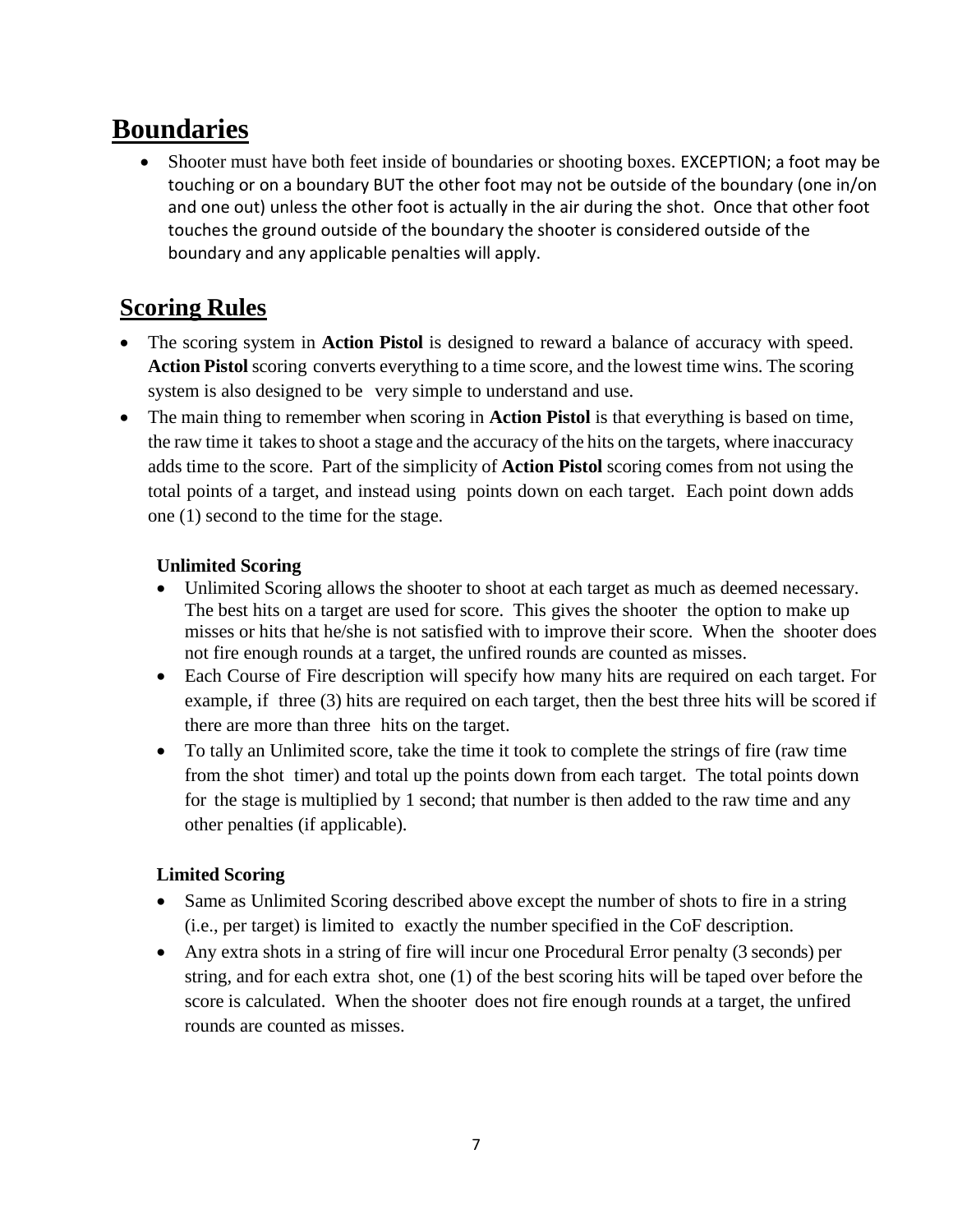#### **Incomplete Stage**

- If a shooter has started a stage but cannot finish the stage due to a broken firearm, squib, or personal injury, the score will be determined by whichever of the following methods results in the best score.
- If the SO stopped the shooter for a perceived squib, and it turns out not to be a squib, the shooter will be given a reshoot. If the SO stopped the shooter for a perceived squib, and it is a squib, the score will be determined by whichever of the following methods results in the best score. If the shooter stopped on his/her own for a perceived squib, then squib or not, the score will be determined by whichever of the following methods results in the best score.
	- o Method A: All required shots that were not fired will be scored as misses.
	- $\circ$  Method B: The minimum number of shots required for the stage is multiplied by three (3) seconds for a stage score.

#### **Did Not Finish Match (DNF)**

- A shooter that chooses not to shoot a stage will be given a DNF for that stage but may continue to shoot other stages for no total match score.
- A shooter that chooses not to shoot a stage must notify the SO before the Load and Make Ready command.

#### **Always award any reasonable question on scoring to the shooter.**

- If the Safety Officer has to look at a target very closely for an extended time to determine if a shot has touched a better scoring line, the better value will be used. When a Safety Officer has a reasonable doubt on a scoring call, the SO will award the better score to the shooter. This also applies to possible doubles. However, this does not automatically mean that every miss is a double.
- Video of shooters cannot be used to determine the shooter's score or appeal an SO's decision.

#### **Bullet Holes**

- Odd shaped holes made by bullets ricocheting off of the bay floor, props, steel, etc., are not scored.
- Only holes made by whole bullets, not fragments, are scored.
- Only bullet holes entering the front of the target will be scored.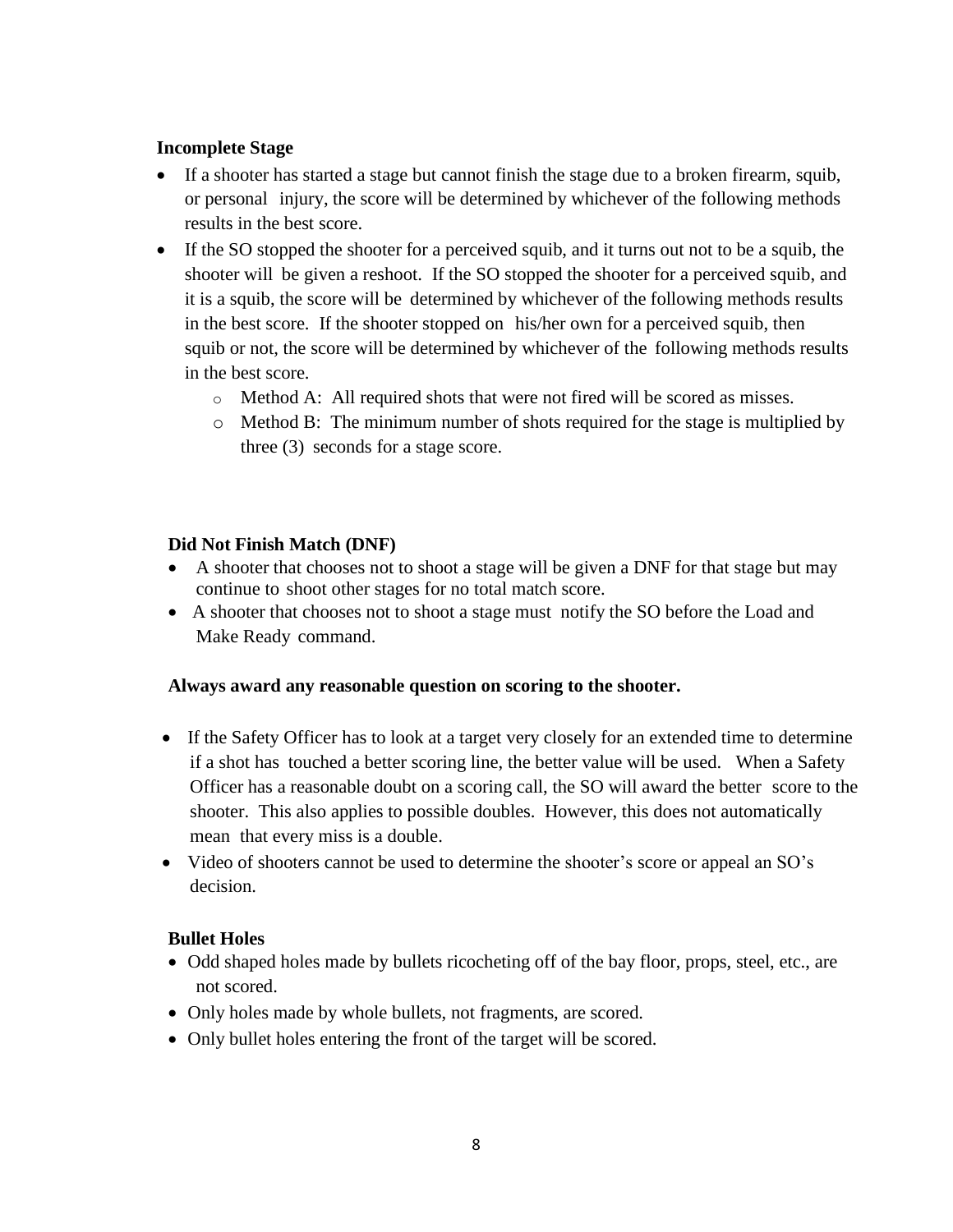#### **Hard Cover / No Shoot Targets**

- Black for hard cover simulation. White for no shoot targets. Any shot that puts a full diameter hole in a **Hard Cover Target** will be considered a miss.
- Shots that penetrate a **No Shoot Target** are -5 seconds each.

#### **Shoot Throughs**

- Shots that penetrate soft cover and go on to strike a target will be scored as hits (whether the target is a threat or a non-threat.)
- Shoot Through When a bullet passes through a non-threat target and also strikes a threat target, the shooter will get the penalty for the non-threat target hit and will get credit for the scored hit on the threat target. The reverse also applies when a round on a threat target penetrates a non-threat or threat behind it.
- All target shoot through hits count.

#### **Target Scoring Zones**

- An **IDPA** target will be used for paper targets.
- All steel targets must fall to count as a hit. Steel targets that fail to fall will be scored as down five (-5). Exception: .22 and .22rev divisions required to "hit" the steel (it's possible they may not fall.
- Official IDPA cardboard targets may be stationary or moving. These targets will be scored as marked, as down zero  $(-0)$ , down one  $(-1)$ , down three  $(-3)$ , and a miss is down five  $(-5)$ .
- Shots touching a line will be scored to the lower "down".
- On the IDPA target there is exposed cardboard outside the three (3) ring. Shots touching the three  $(3)$  ring score as down three  $(-3)$ . Shots outside and not touching the three  $(3)$  ring (but "on the cardboard") will be scored as a miss and is down five (-5)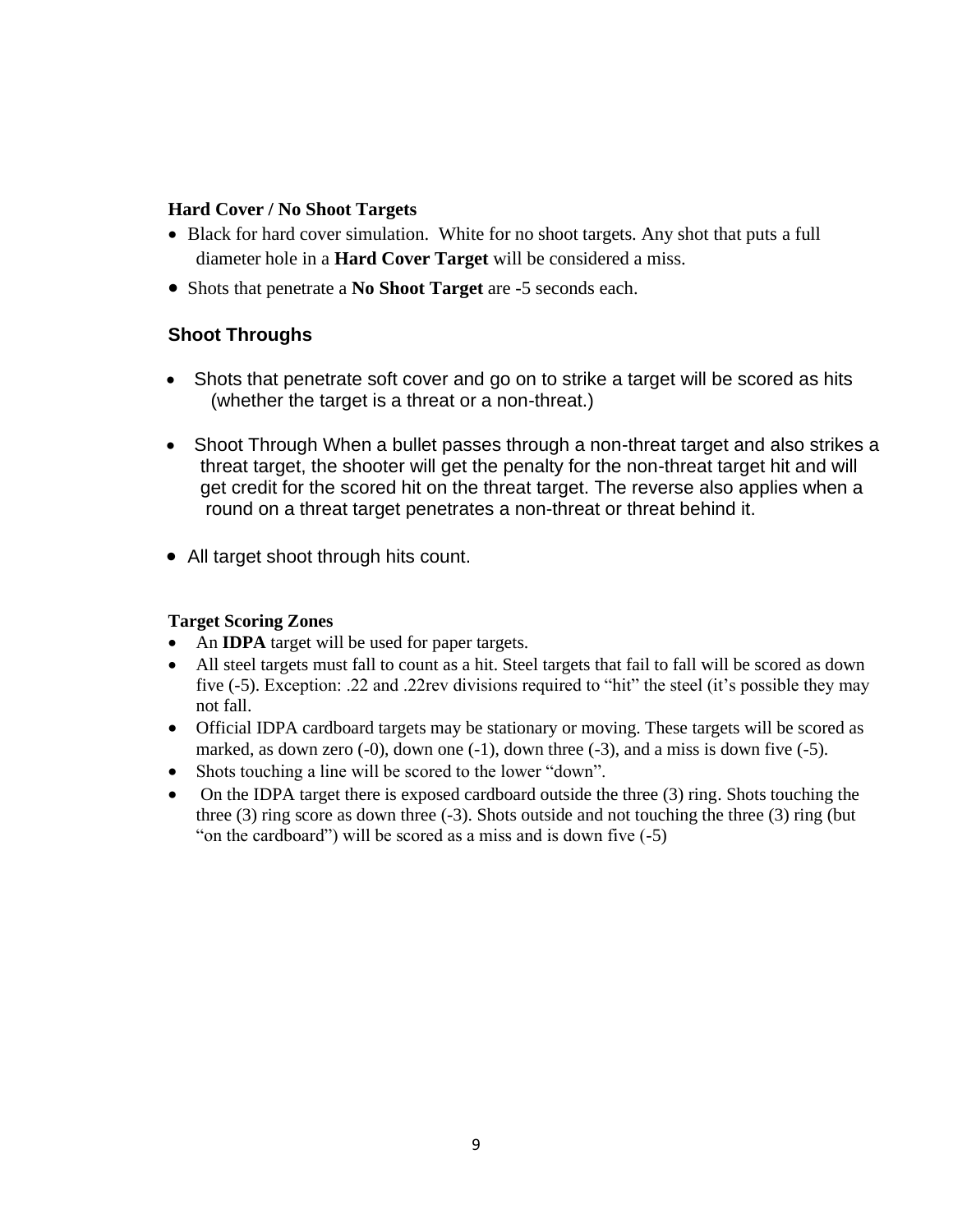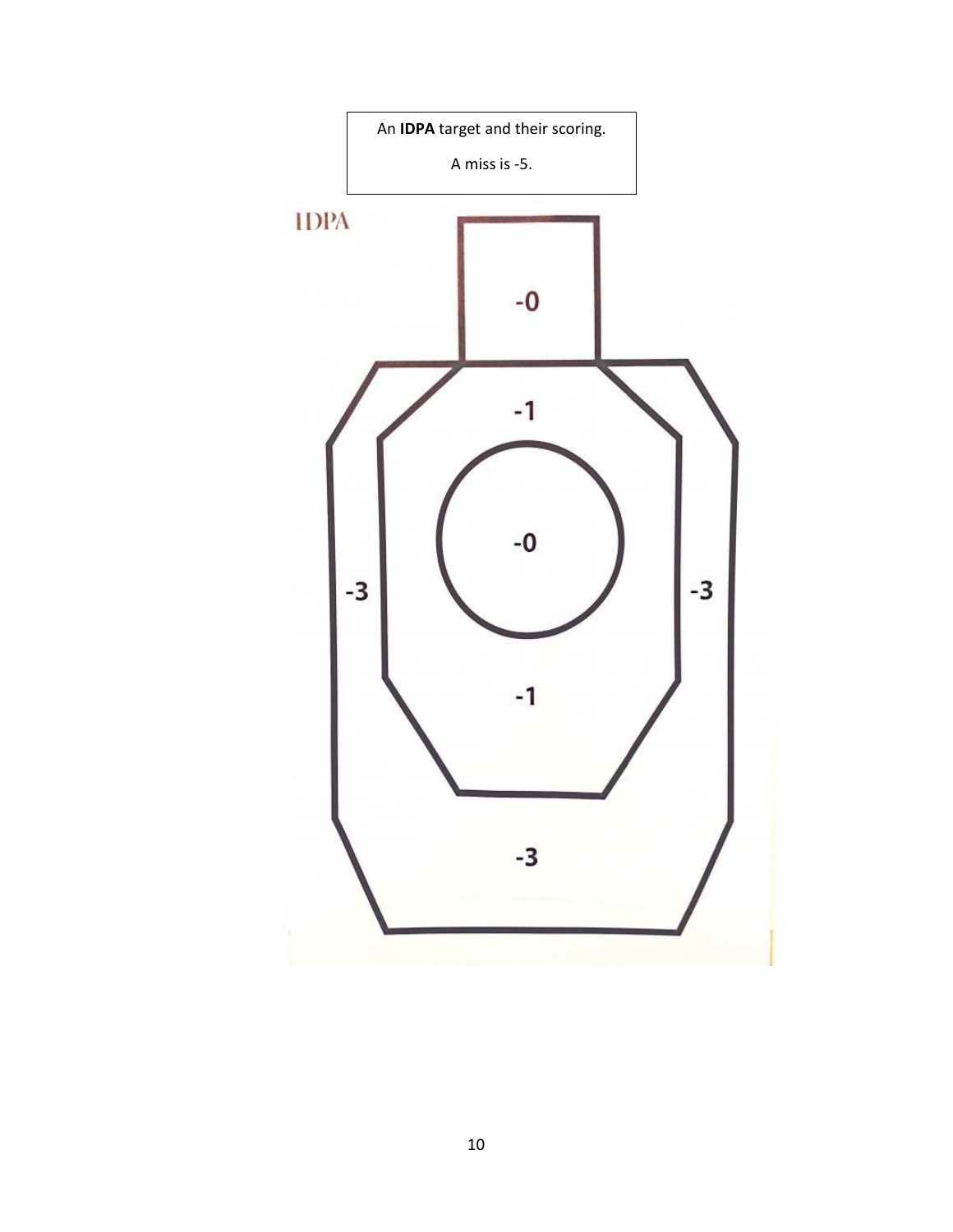# **Penalties Rules**

- **Procedural Error (PE):** Adds three (3) seconds per infraction.
- **Disqualification (DQ):**

Disqualification means the shooter may not continue in any part of the match, may not reenter in another division, and may not shoot any side matches. The shooter's score will be reported as DQ.

- **Flagrant Penalty (FP)** A Flagrant Penalty (FP) adds ten (10) seconds and is assessed, instead of a PE Penalty, in cases where an infraction results in a competitive advantage, such as failure to follow the instructions in a CoF and gaining a competitive advantage that cannot be addressed by a PE
	- (i.e. score works out in competitors favor with a PE added).

Flagrant Penalties are assessed when:

A. A shooter fails to follow the shooting procedures set forth in the written stage description and/or uses inappropriate equipment with the obvious intent of gaining a competitive scoring advantage.

Examples of an FP (non-inclusive list):

- A. Not fully engaging all targets as required
- B. Not following stage requirement that takes longer than 3 seconds to perform
- C. Shooting an entire array while faulting the line
- D. Staging an ammunition feeding device incorrectly

E. Extra rounds in magazines

All FPs must be approved by the MD.

- **Multiple Finger Infractions:** Adds three (3) seconds per infraction.
- **Calculation of "Down" Count:** Total number down per stage multiplied by 1 second is added to raw time (ex. down 13 x 1 = 13 seconds added to raw time)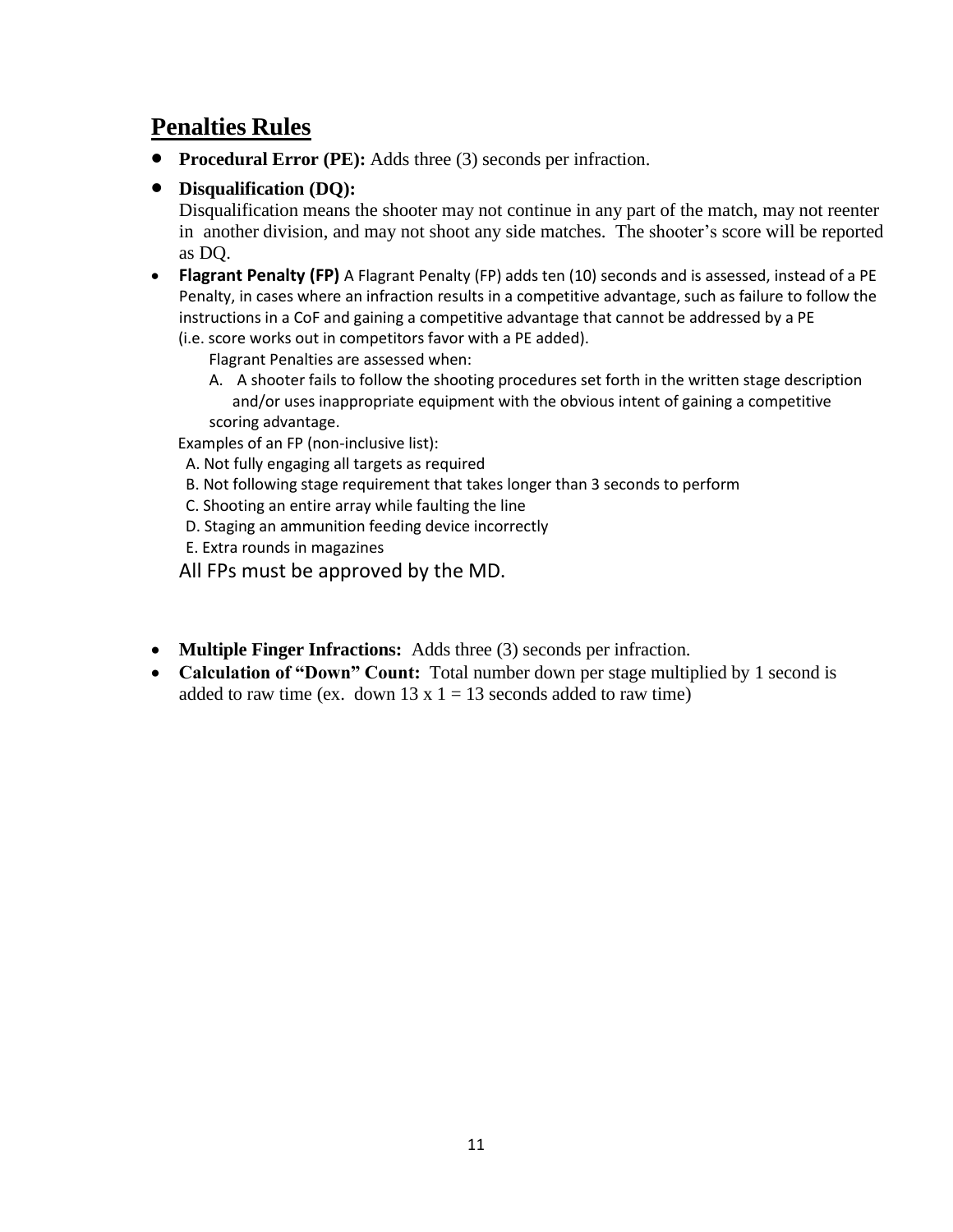# **Equipment Rules**

#### **Firearms – General**

- No lasers, or compensators can be used.
- Division Summary

Stock Service Pistol (SSP); Enhanced Service Pistol (ESP); Custom Defensive Pistol (CDP); Compact Carry Pistol (CCP), Revolver (REV). Double action, double action only and striker fired semi-automatic firearms compete in SSP and CCP. Any firearm that can be used in SSP can be used in ESP or CDP, depending upon the cartridge used. Single action semi-automatic firearms compete in ESP, CCP, or CDP depending upon physical size and cartridge used.

• Magazine Loading

The number of rounds loaded in each magazine may not exceed division capacity. In the Revolver division, the shooter may load to cylinder maximum in the revolver and all loading devices.

- Division Capacity
	- SSP 10 rounds ESP – 10 rounds
	- CDP 8 rounds
	- CCP 8 rounds
	- $22 10$  rounds

REV – Cylinder maximum

In SSP, ESP, CCP, and CDP, 22, the shooter can also start with one round in the chamber, unless the CoF description requires otherwise.

- Unserviceable Firearm Rule
	- o If the shooter determines that the firearm has become unserviceable, he will notify a Safety Officer who will notify the Match Director.
	- o Once the shooter declares the firearm is unserviceable, it may not be used for the duration of the match.
	- o The shooter may continue the match at the next start signal. Previous strings may not be re-shot.
	- o Any same-division legal replacement firearm may be used.
	- o If the replacement firearm magazines do not allow the same loading capacity as the original firearm, the shooter may adjust the magazine loading to suit the replacement firearm.
- Legal Modifications for All Divisions

Lasers that are incorporated into the firearm or sights are allowed if they comply with all other division rules and the laser is not activated during a string of fire. Tape may be used to prevent the laser from projecting.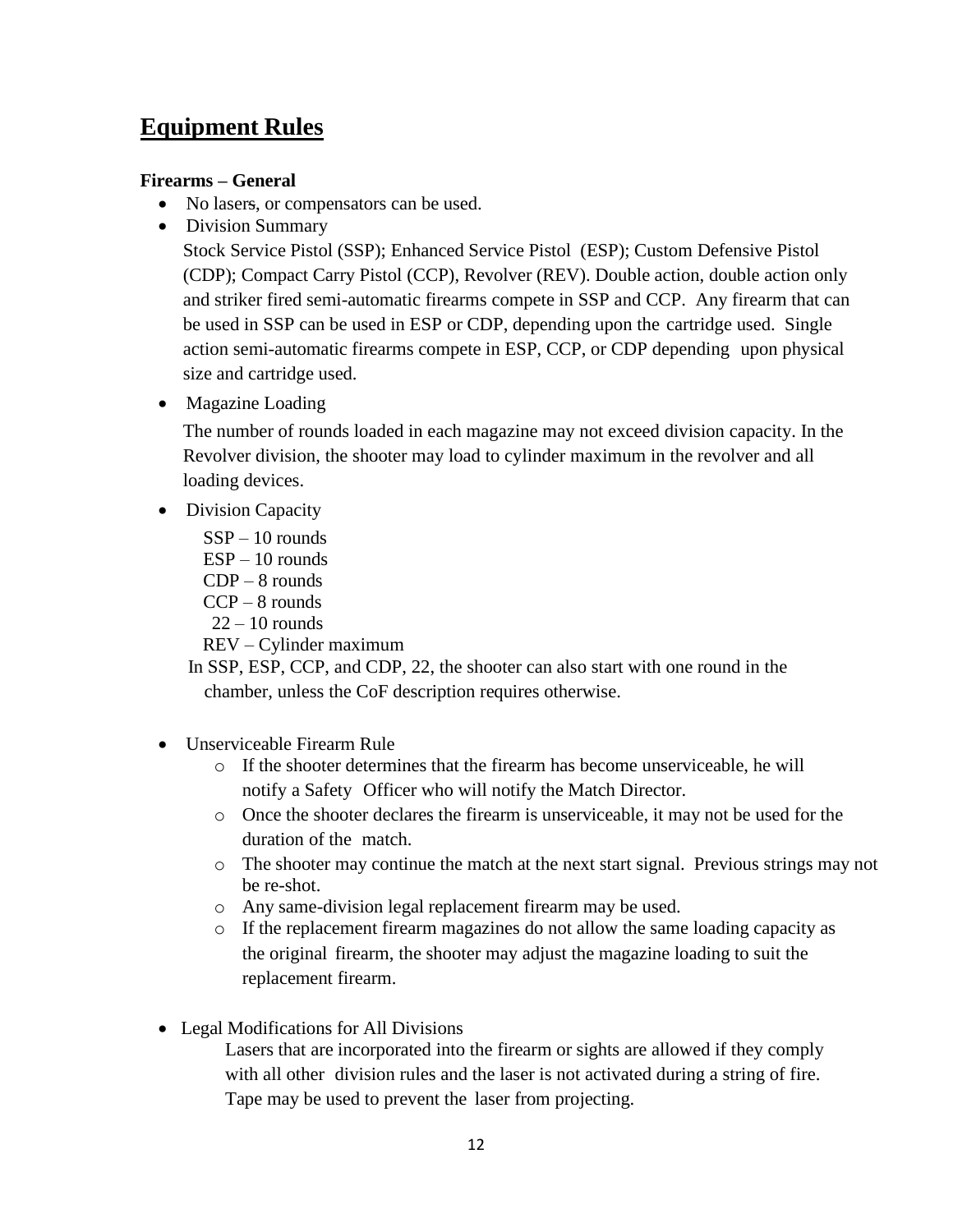• Non-Legal Features and Modifications for All Divisions

The following features and modifications are not allowed in any division unless otherwise specifically allowed.

- o Sights of non-standard configuration (ghost rings, Bo-Mar ribs, etc.).
- o Disconnecting or disabling of any safety device including (but not limited to): manual safeties, grip safeties, firing pin, striker, and hammer blocking safeties, 1911 series 80 firing pin safeties, 1911 Swartz safeties. 1911 series 80 frames may be used with series 70 slides or vice versa. Revolver actions may not be modified so that the hammer can fall when the cylinder is open.

#### **Firearms - Divisions**

#### **Stock Service Pistol Division (SSP)**

Handguns permitted for use in SSP must:

- Be stock firearms and no ported barrel.
- Be semi-automatic.
- Be double action, double action only, or striker fired.
- May use 380 caliber or larger; however, steel will be calibrated for 9 mm or larger cartridges.

Start Condition:

- Selective DA/SA firearms will start hammer down.
- Firearms with a de-cocking lever or button will be de-cocked using the lever or button.
- If the hammer must be lowered by pulling the trigger and manually lowering the hammer, the hammer will be lowered to the lowest position possible.
- In SSP, manual safeties may be engaged at the shooter's discretion.

SSP Permitted Modifications (inclusive list):

- Sights may be changed to another notch and post type. Slides may not be machined to accept different style sights.
- Grips may be changed to another style or material that is similar to factory configuration.
- A slip-on grip sock and/or grip tape, skateboard tape, etc. may be used.
- Internal action work may be used to enhance trigger pull as long as safety is maintained (no visible external modifications allowed).
- Internal reliability work.
- Aftermarket extractors and pins may be used.
- Internal accuracy work.
- A factory replacement barrel with the original cartridge.
- Plastic plugs may be used to fill the opening behind the magazine well.
- Custom finishes may be applied.
- Stock slide cover plates may be refinished.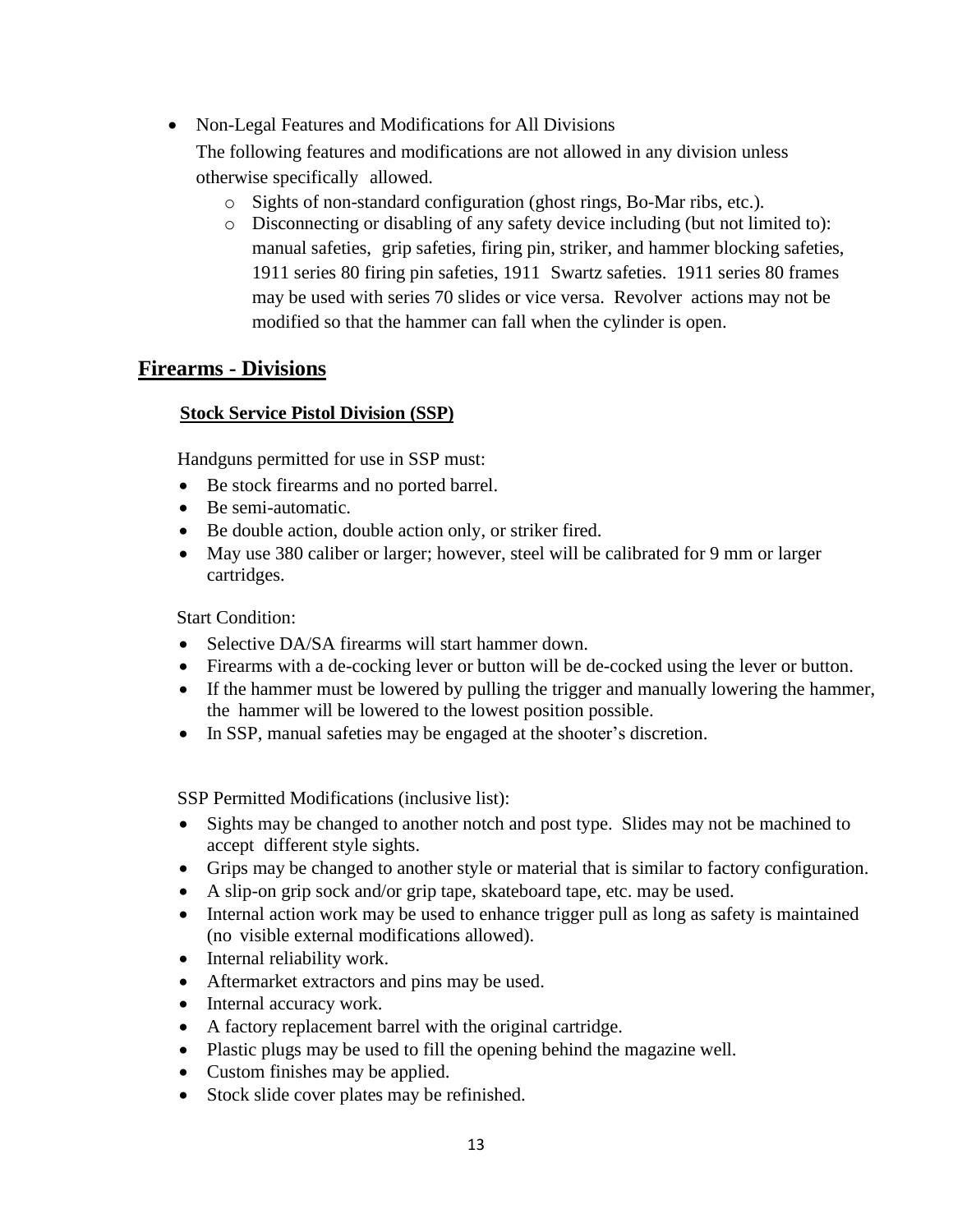- Slides may be engraved. Engraving is defined as etching into the slide of logos, letters, and graphics no deeper than the original factory logos.
- Stippling and texturing may be performed on readily replaceable parts of the grip frame such as replaceable back straps and replaceable grip panels.
- Aftermarket magazines may be used.
- Magazines that are longer than stock may be used provided they meet all other division requirements.

SSP Excluded Modifications (Non-Inclusive list):

- Externally visible modifications other than those listed in the Permitted Modifications section.
- Aftermarket or visibly modified magazine releases, slide stops, safety levers, decocking levers, and hammers.
- Robar-style grip reduction.
- Add-on magazine well opening.
- Slide inserts to accommodate a different recoil assembly design.
- A barrel that uses a different cartridge that is not offered in the original factory model.
- Customization of the slide by adding front cocking serrations, tri-top, carry melts, and high power cuts.
- Checkering or stippling on non-readily replaceable parts of the grip frame.
- Aftermarket slides.
- Removing material from the magazine well opening.
- Aftermarket grip tang extensions or beavertails.
- Disabling the slide stop.

#### **.22 Semi-Auto Division (.22)**

Handguns permitted for use in SSP must:

- Be stock firearms and no ported barrel.
- Be semi-automatic.
- Be double action, double action only, or striker fired.
- 22LR however steel will be calibrated for 9 mm or larger cartridges.

#### Start Condition:

- Selective DA/SA firearms will start hammer down.
- Firearms with a de-cocking lever or button will be de-cocked using the lever or button.
- If the hammer must be lowered by pulling the trigger and manually lowering the hammer, the hammer will be lowered to the lowest position possible.
- In .22, manual safeties may be engaged at the shooter's discretion.

.22 Permitted Modifications (inclusive list):

- Sights may be changed to another notch and post type. Slides may not be machined to accept different style sights.
- Grips may be changed to another style or material that is similar to factory configuration.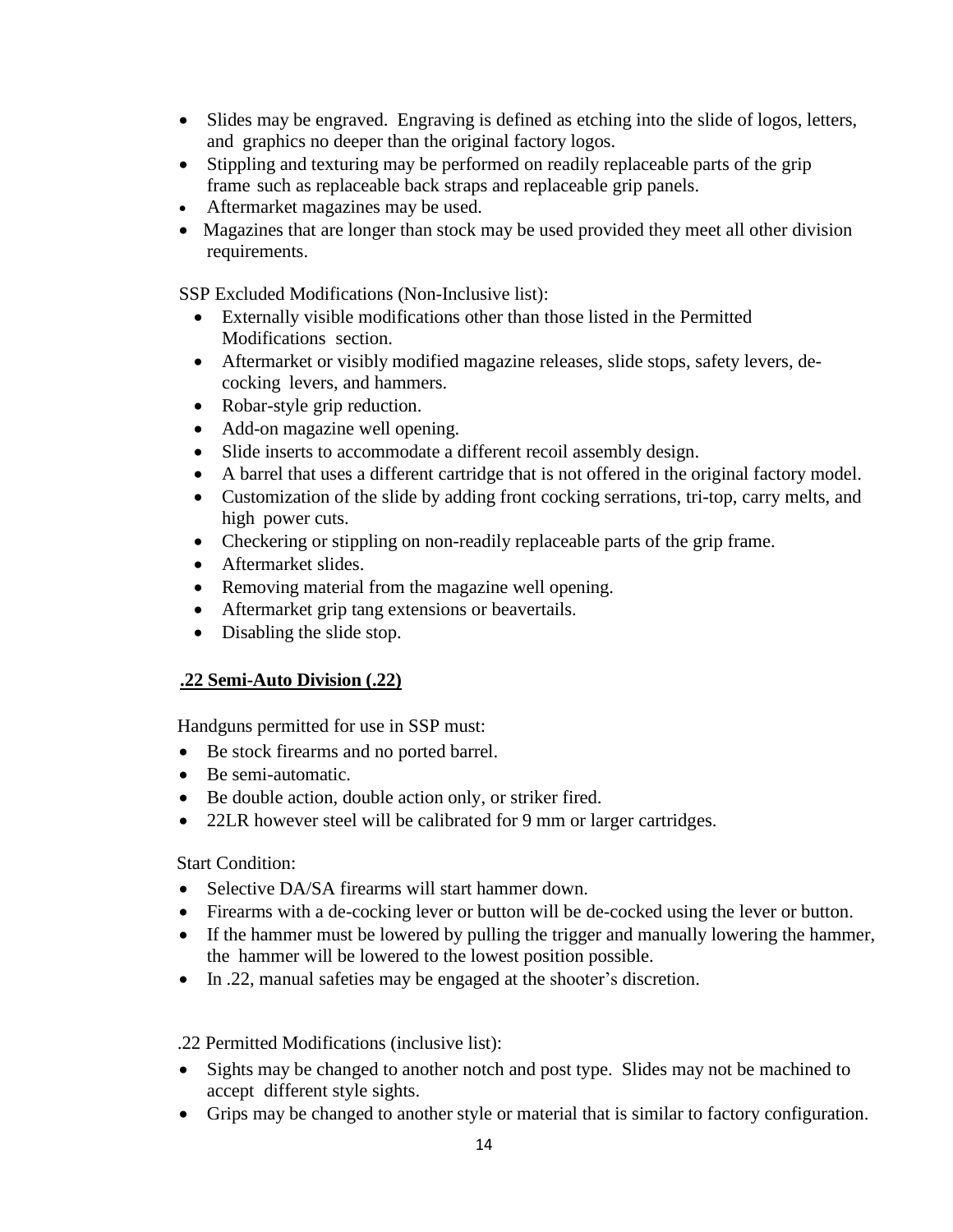- A slip-on grip sock and/or grip tape, skateboard tape, etc. may be used.
- Internal action work may be used to enhance trigger pull as long as safety is maintained (no visible external modifications allowed).
- Internal reliability work.
- Aftermarket extractors and pins may be used.
- Internal accuracy work.
- A factory replacement barrel with the original cartridge.
- Plastic plugs may be used to fill the opening behind the magazine well.
- Custom finishes may be applied.
- Stock slide cover plates may be refinished.
- Slides may be engraved. Engraving is defined as etching into the slide of logos, letters, and graphics no deeper than the original factory logos.
- Stippling and texturing may be performed on readily replaceable parts of the grip frame such as replaceable back straps and replaceable grip panels.
- Aftermarket magazines may be used.
- Magazines that are longer than stock may be used provided they meet all other division requirements.

22 Excluded Modifications (Non-Inclusive list):

- Externally visible modifications other than those listed in the Permitted Modifications section.
- Aftermarket or visibly modified magazine releases, slide stops, safety levers, decocking levers, and hammers.
- Robar-style grip reduction.
- Add-on magazine well opening.
- Slide inserts to accommodate a different recoil assembly design.
- A barrel that uses a different cartridge that is not offered in the original factory model.
- Customization of the slide by adding front cocking serrations, tri-top, carry melts, and high-power cuts.
- Checkering or stippling on non-readily replaceable parts of the grip frame.
- Aftermarket slides.
- Removing material from the magazine well opening.
- Aftermarket grip tang extensions or beavertails.
- Disabling the slide stop.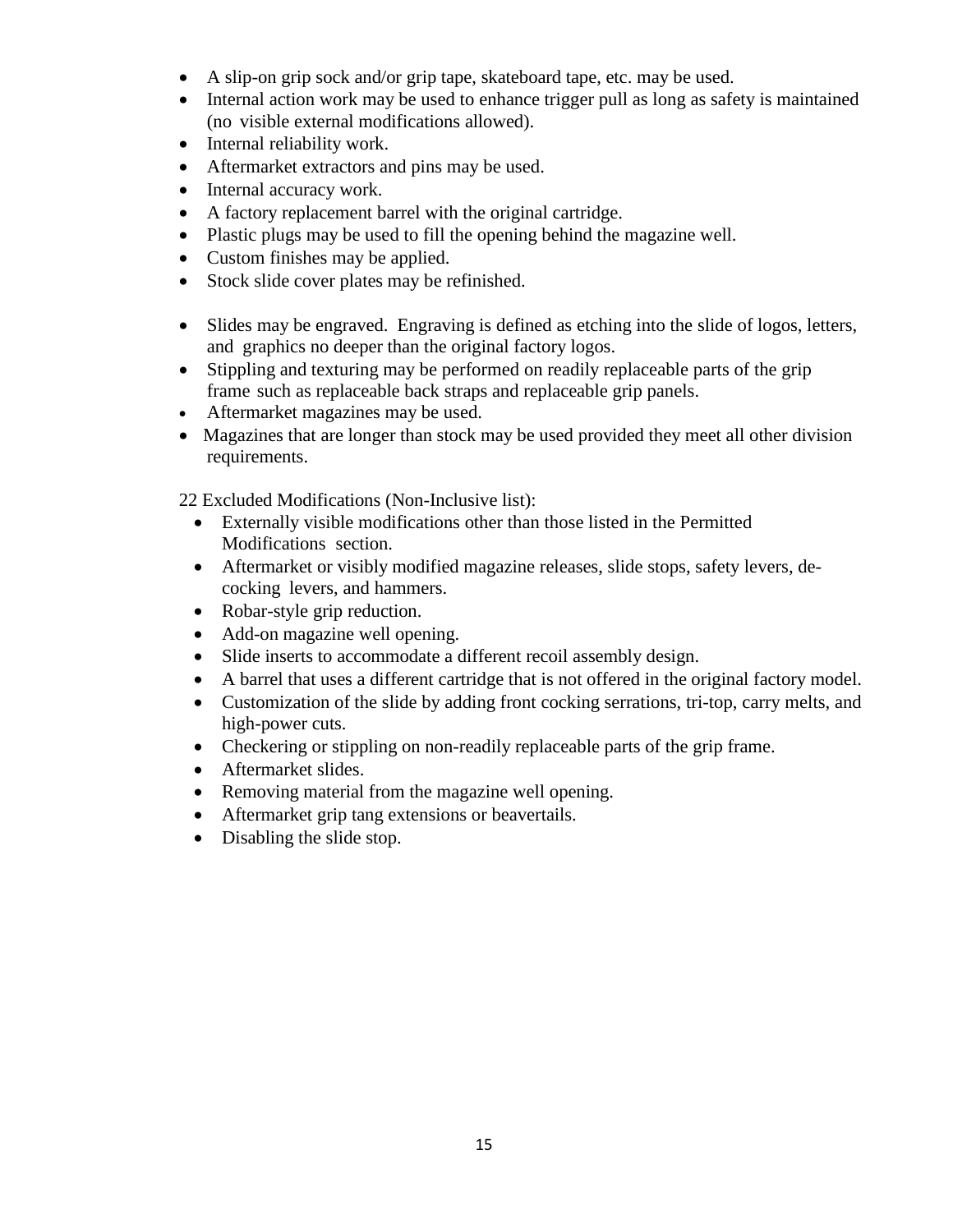#### **Enhanced Service Pistol Division (ESP)**

Handguns permitted for use in ESP must:

- Be semi-automatic if firearm came with ported barrel that is ok.
- May use 380 caliber or larger; however, steel will be calibrated for 9 mm or larger cartridges.

Start Condition:

- Single action only firearms may start cocked and locked. (hammer cocked, safety engaged). Shooter may decide to start WITHOUT a round chambered and the hammer down.
- Selective DA/SA firearms will start cocked and locked or de-cocked. This is at the shooter's discretion, including firearms using the SSP into ESP rule.
- Double action, double action only, or striker fired firearms with a de-cocking lever or button will be de-cocked using the lever or button.
- Double action, double action only, or striker-fired firearms may have a manual safety engaged at the shooter's discretion.
- All firearms legal in SSP are legal for use in ESP.

ESP Permitted Features and Modifications (Inclusive list):

- Sights may be changed to another notch and post type. Slides may be machined to accept different style sights.
- Grips may be changed.
- A slip-on grip sock and/or grip tape, skateboard tape, etc. may be used.
- Robar-style grip reduction.
- Action work may be used to enhance trigger pull as long as safety is maintained.
- Reliability work.
- Aftermarket extractors and pins may be used.
- Internal accuracy work.
- Replacement barrel.
- Plastic plugs may be used to fill the opening behind the magazine well.
- Aftermarket triggers and trigger work.
- Externally visible trigger over travel stops.
- Hammer and other trigger action parts to enhance trigger pull.
- Checkering, serrating, and stippling.
- Reshape trigger guard.
- Extended and/or ambidextrous thumb safety.
- Extended beavertail grip safety.
- Ambidextrous or right-side magazine releases.
- Extended, trimmed, and/or ambidextrous slide releases.
- Heavy or cone style barrels.
- Recoil spring guide rods and dual spring recoil systems.
- Slide inserts to accommodate a different recoil assembly design.
- Modification of the magazine well and add-on well extensions.
- Custom finishes and engraving may be applied.
- Aftermarket slide cover plates.
- Slides with front cocking serrations, tri-top, carry melts, and high-power cuts.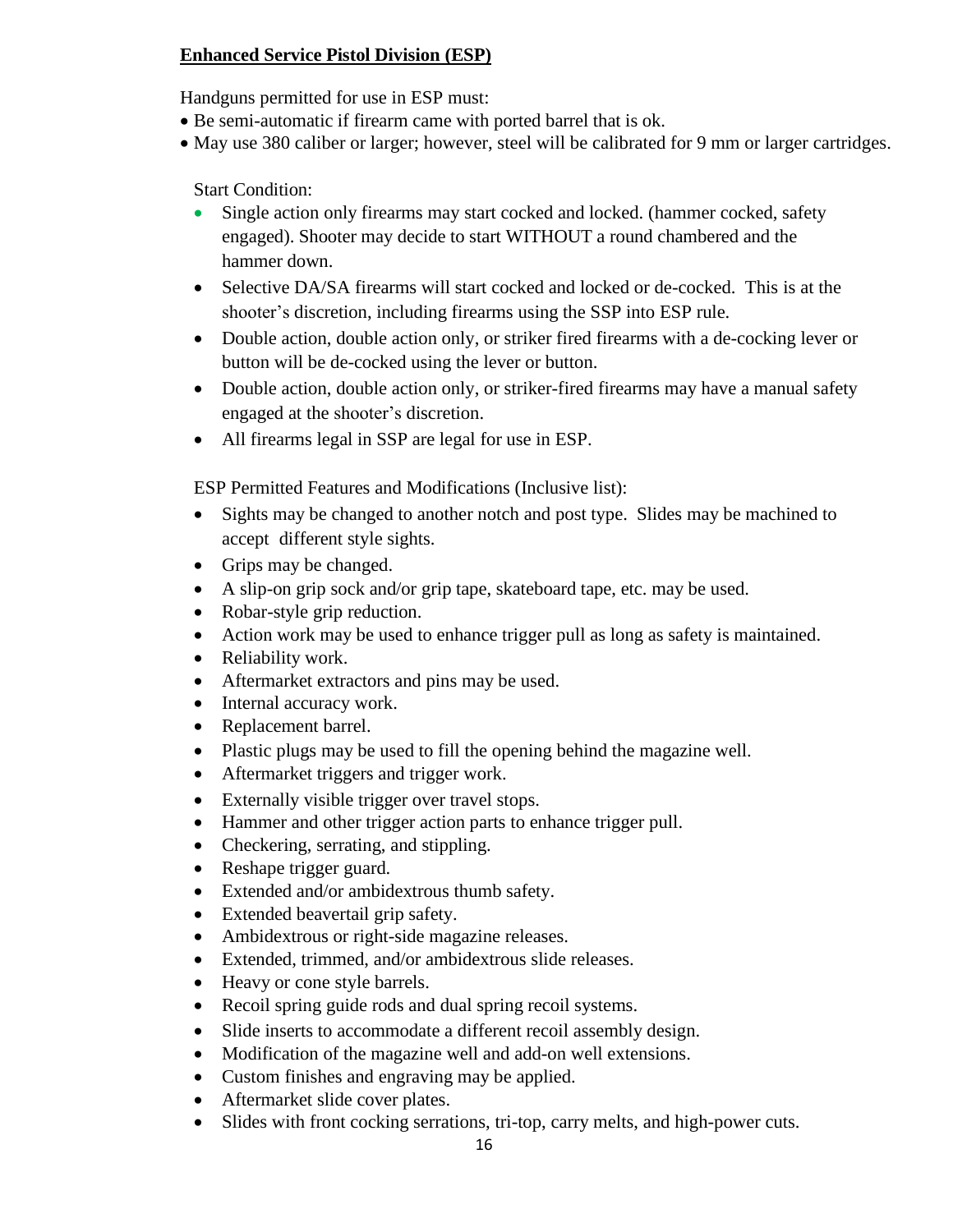- Grip tang extensions or beavertails
- Swenson style thumb shields and frame mounted thumb shields.
- Aftermarket safeties.
- Aftermarket magazine base pads.
- Magazine base pads may be modified by reshaping, texturing, or adding bumper pads.
- Magazines that are longer than stock.

ESP Excluded Features and Modifications (Non-Inclusive list):

- Removal of material from the exterior of the slide other than front cocking serrations, tritop, engraving, carry melts, and high power cuts.
- Trigger shoes.
- Disabling the slide stop.

#### **Custom Defensive Pistol Division (CDP)**

Handguns permitted for use in CDP must:

- Be semi-automatic.
- Use .45 ACP cartridges.
- Firearms originally sold with ported barrels may be used in CDP.

Start Condition:

- Single action only firearms may start cocked and locked. (hammer cocked, safety engaged. Shooter may decide to start WITHOUT a round chambered and the hammer down.
- Selective DA/SA firearms will start cocked and locked or de-cocked. This is at the shooter's discretion, including firearms using the SSP into CDP rule.
- Double action, double action only, or striker fired firearms with a de-cocking lever or button will be de-cocked using the lever or button.
- Double action, double action only, or striker-fired firearms may have a manual safety engaged at the shooter's discretion.
- All .45 ACP firearms legal in SSP are legal for use in CDP

CDP Permitted Features and Modifications (Inclusive list):

- Sights may be changed to another notch and post type. Slides may be machined to accept different style sights.
- Grips may be changed.
- A slip-on grip sock and/or grip tape, skateboard tape, etc. tape may be used.
- Robar-style grip reduction.
- Action work may be used to enhance trigger pull as long as safety is maintained.
- Reliability work.
- Aftermarket extractors and pins may be used.
- Internal accuracy work.
- Replacement barrels of factory configuration in .45 ACP.
- Plastic plugs may be used to fill the opening behind the magazine well.
- Aftermarket triggers and trigger work that result in the trigger being forward or rearward from the stock trigger position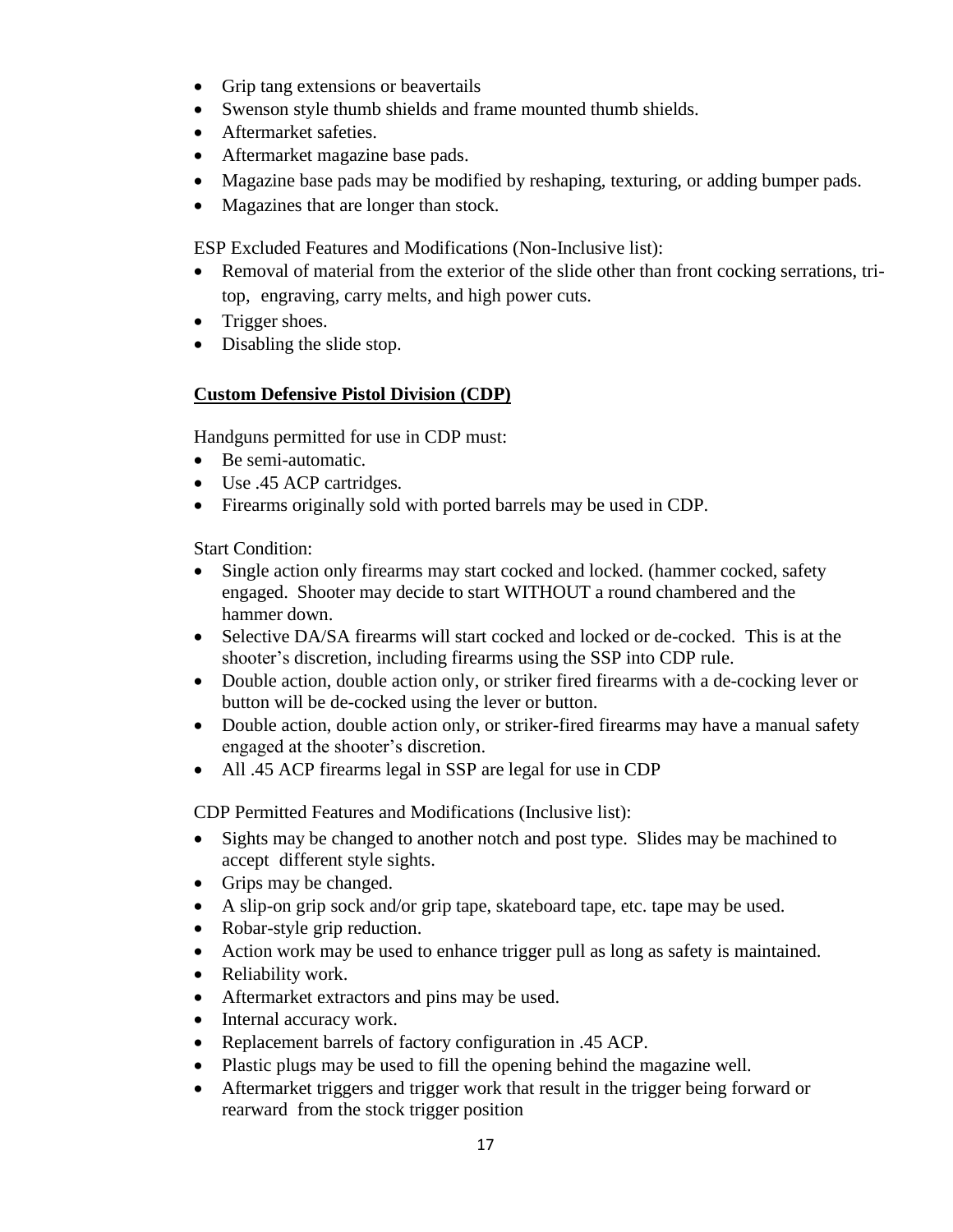- Externally visible trigger over travel stops.
- Hammer and other trigger action parts to enhance trigger pull.
- Checkering, serrating, and stippling.
- Reshape trigger guard.
- Extended and/or ambidextrous thumb safety.
- Extended beavertail grip safety.
- Ambidextrous or right side magazine releases.
- Extended, trimmed, and/or ambidextrous slide releases
- Heavy or cone style barrels.
- Recoil spring guide rods and dual spring recoil systems.
- Slide inserts to accommodate a different recoil assembly design.
- Modification of the magazine well and add-on well extensions.
- Custom finishes and engraving may be applied.
- Slides with front cocking serrations, tri-top, engraving, carry melts and high power cuts.
- Grip tang extensions or beavertails
- Swenson style thumb shields and frame mounted thumb shields.
- Aftermarket safeties.
- Aftermarket magazine base pads.
- Magazine base pads may be modified by reshaping, texturing, or adding bumper pads.
- Magazines that are longer than stock may be used.

CDP Excluded Features and Modifications (Non-Inclusive list):

- Steel dust covers are not permitted.
- Removal of material from the exterior of the slide other than front cocking serrations, tritop, engraving, carry melts, and high power cuts.
- Trigger shoes.
- Disabling the slide stop.

#### **Compact Carry Pistol Division (CCP)**

Handguns permitted for use in CCP must:

- Be semi-automatic.
- May use 380 caliber or larger; however, steel will be calibrated for 9 mm or larger cartridges.
- Barrel length of 4.10" or less.

Start Condition:

- Single action only firearms may start cocked and locked. (hammer cocked, safety engaged). Unless shooter decides to start WITHOUT a round chambered and the hammer down.
- Selective DA/SA firearms will start cocked and locked or de-cocked. This is at the shooter's discretion.
- Double action, double action only, or striker fired firearms with a de-cocking lever or button will be de-cocked using the lever or button.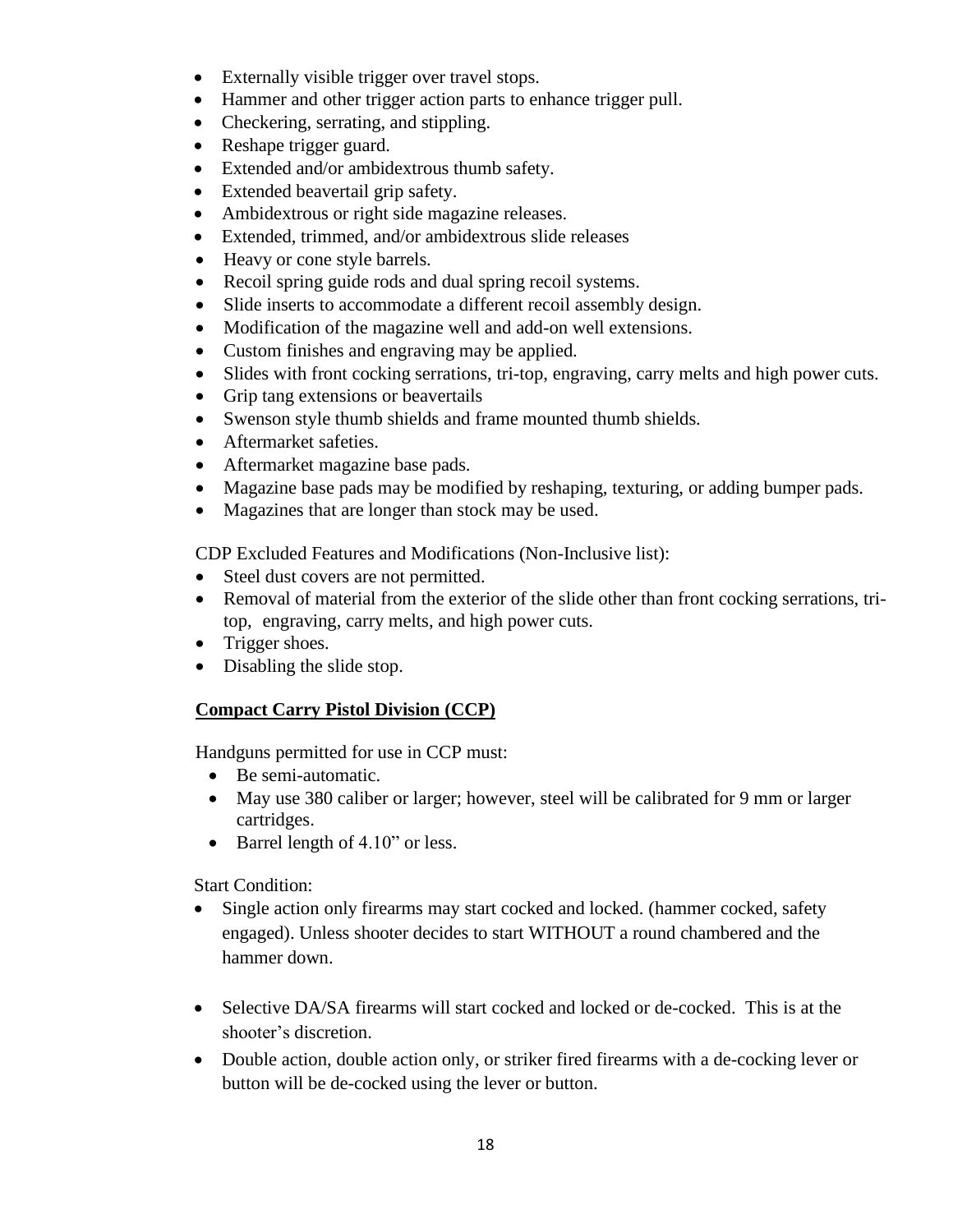• Double action, double action only, or striker-fired firearms may have a manual safety engaged at the shooter's discretion.

CCP Permitted Features and Modifications (Inclusive list):

• CCP firearms must comply with all Enhanced Service Pistol (ESP) features and modifications, and equipment restrictions

#### **Carry Optics Division (CO)**

Handguns permitted for use in CO

 Handguns, associated modifications, restrictions, holsters, magazine carriers, calibers, start condition, and division capacity shall be compliant with ESP Division requirements

Types of Optics

 Passive: These include Miniature Red Dot and Reflex sights suitable for concealed carry. They project or reflect a dot onto the optic. Passive Optics (MRDS) must be attached directly to slide between rear of slide and ejection port, and may not be mounted to the frame in any way.

 Active: These are Red or Green LASER sights that project a dot onto the target. Active optics (LASER) sights are NOT allowed.

#### **Revolver Division (REV)**

Revolver handguns permitted for use:

- May use rimmed or rimless cases.
- May be loaded via speed loader or full moon clip.

Revolver requirements:

- Must use 9 mm or larger cartridges
- The use of trimmed (shortened) ammunition is not allowed.
- Ammunition used must match the cartridge listed on the firearm with the following exceptions:
	- o .38 special in .357 magnum
	- o .44 special in .44 magnum
	- o .45 Auto Rim or .45 GAP in .45 ACP
	- o .45 ACP or .45 GAP in .45 Colt
	- o .40 S&W in 10mm
- May be loaded to the cylinder maximum.

Revolver Permitted Modifications (Inclusive list):

• Sights may be changed to another notch and post type. The frame and barrel may be machined to accept different style sights.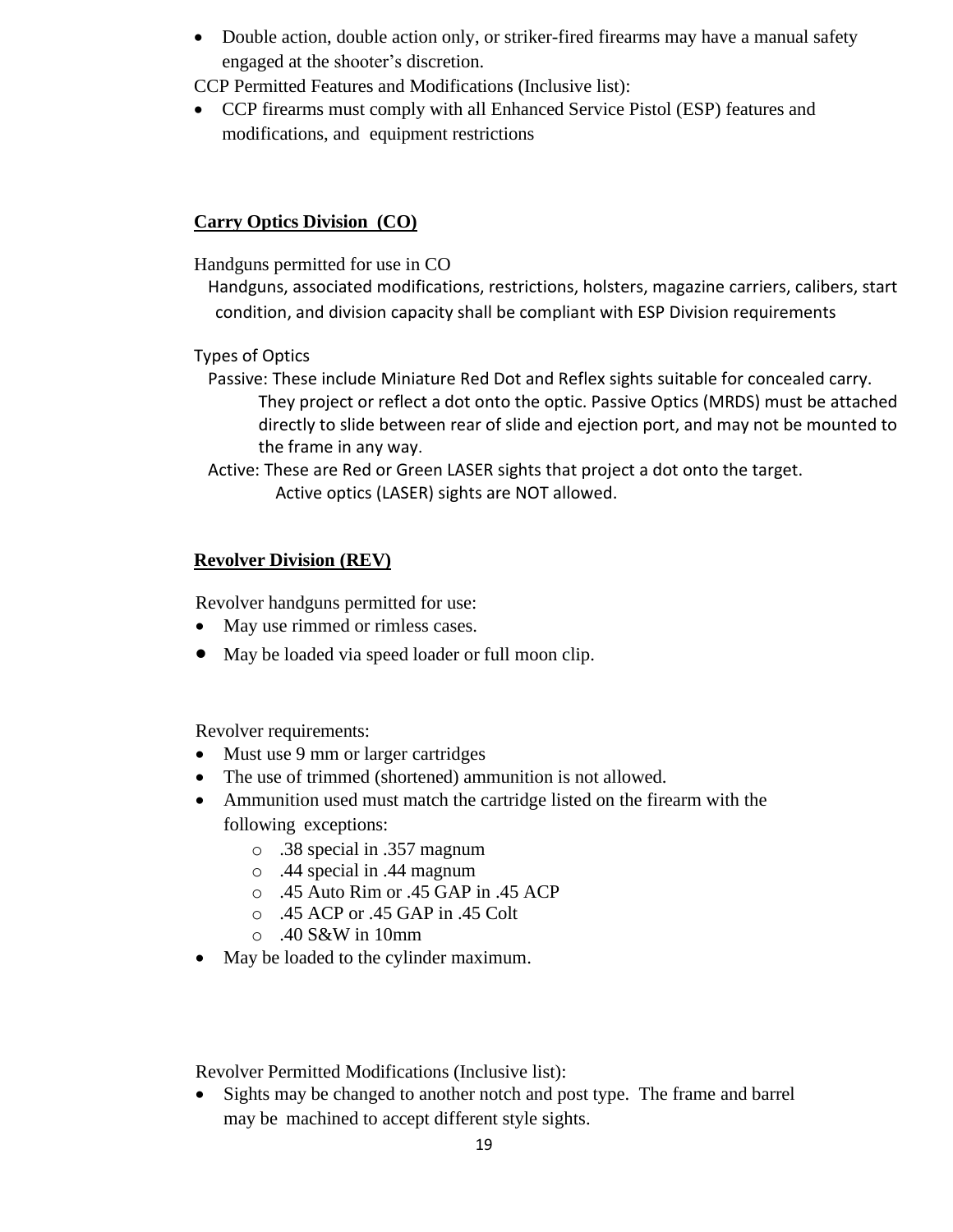- Action work to enhance trigger pull as long as safety is maintained (smoothing the trigger face, removing the hammer spur, use of over travel stop, conversion to DA only and addition of ball detent are considered action work and are permitted).
- Grips may be changed to another style or material that is similar to factory configuration
- Grip tape, skateboard tape, etc. may be used.
- Chamfer the rear of the chambers.
- Shortening of factory barrels.
- Re-barreling to another factory offering for that model.
- Custom finishes.
- Cylinder latches may be modified or replaced, but may not protrude past the frame in any direction.
- Conversion to accept moon clips.

Revolver Excluded Modifications (Non-Inclusive list):

- Oversize or heavy barrels.
- Hogue Big Butt grips and similar are not allowed.

#### **.22 Revolver Division (.22 REV)**

Revolver handguns permitted for use:

• Must be loaded via speed loader. NO loose rounds

Revolver requirements:

• May be loaded to the cylinder maximum.

Revolver Permitted Modifications (Inclusive list):

- Sights may be changed to another notch and post type. The frame and barrel may be machined to accept different style sights.
- Action work to enhance trigger pull as long as safety is maintained (smoothing the trigger face, removing the hammer spur, use of over travel stop, conversion to DA only and addition of ball detent are considered action work and are permitted).
- Grips may be changed to another style or material that is similar to factory configuration
- Grip tape, skateboard tape, etc. may be used.
- Chamfer the rear of the chambers.
- Shortening of factory barrels.
- Re-barreling to another factory offering for that model.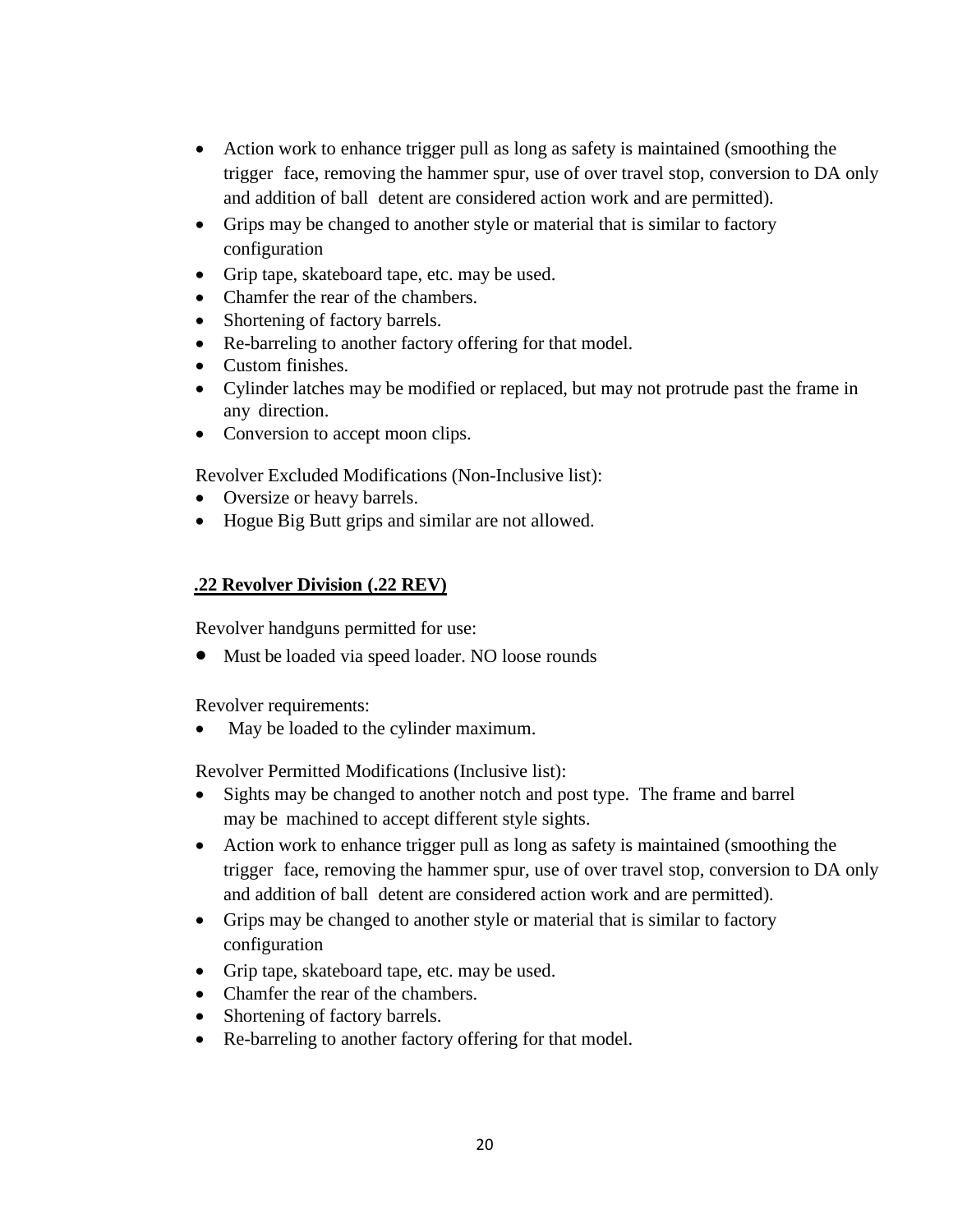- Custom finishes.
- Cylinder latches may be modified or replaced but may not protrude past the frame in any direction.
- Conversion to accept moon clips.

Revolver Excluded Modifications (Non-Inclusive list):

- Oversize or heavy barrels.
- Hogue Big Butt grips and similar are not allowed.

#### **Ammunition**

- Metal piercing, incendiary, and tracer ammunition is prohibited.
- Cartridges that may damage metal targets are prohibited.
- All ammunition must use a single projectile.

#### **Ammunition Power**

The goal is to compete with commonly available ammunition. The minimum power factors are:

SSP - 125 ESP - 125 CCP - 125 CDP – 150  $REV - 105$  $22 - N/A$ 

#### **Holsters**

- Any belt holster, except skeletonized speed holsters.
- Not Permitted (Non-inclusive list):
	- o Cross-draw carry
	- o Shoulder holsters
	- o Small of the back carry
	- o Appendix carry
	- o Pocket carry

#### **Ammunition Carriers**

General Ammunition Carrier Rules: Any belt pouch may be used, or shooters may carry spare loading devices in their pockets.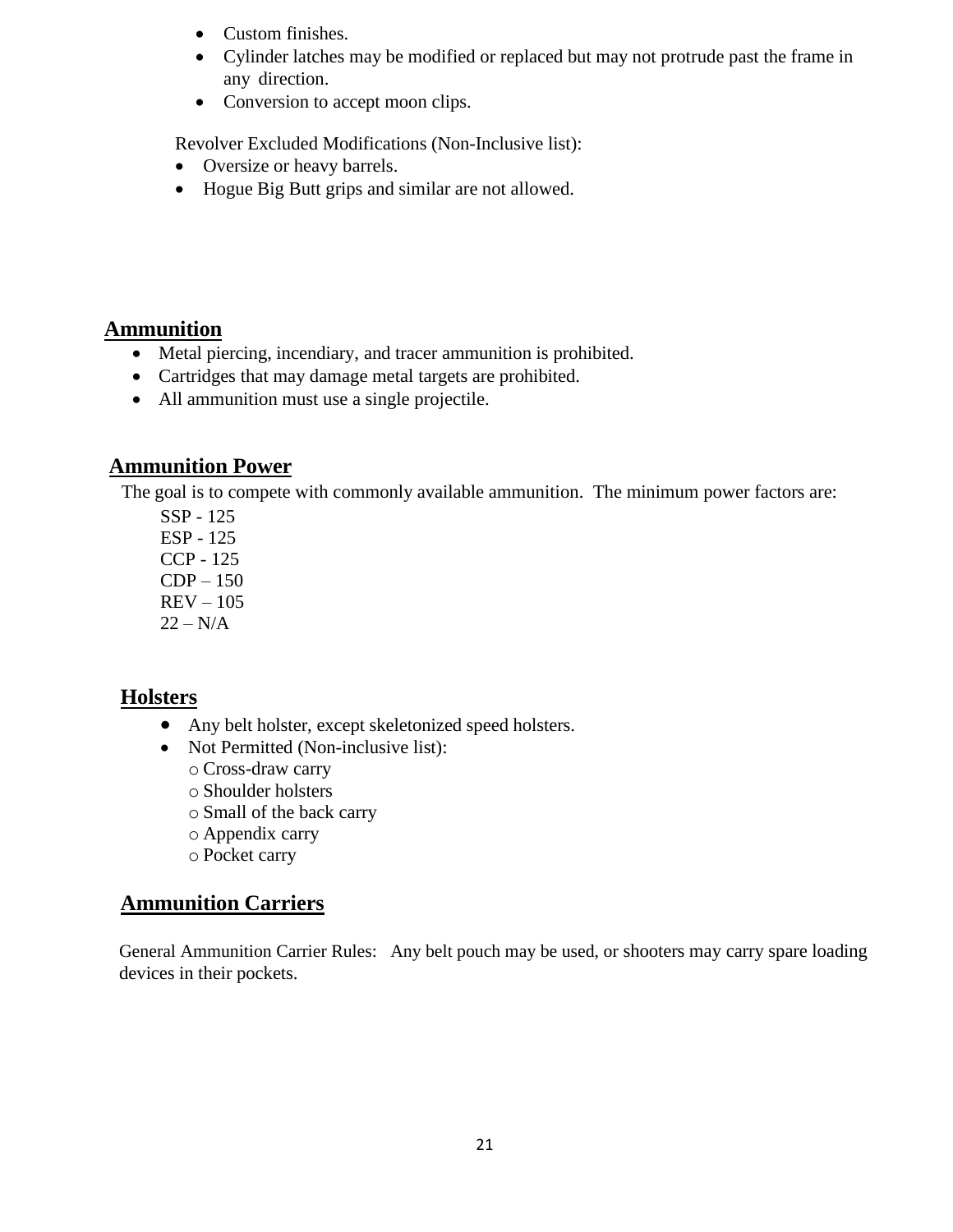### **Categories**

- Male
- Female

# **Subcategories**

- Junior (ages  $14$  to  $20$ )
- Senior (ages 60 and older)

# **Awards**

• .22 and .22rev divisions are NOT eligible for awards for those matches that may have awards available.